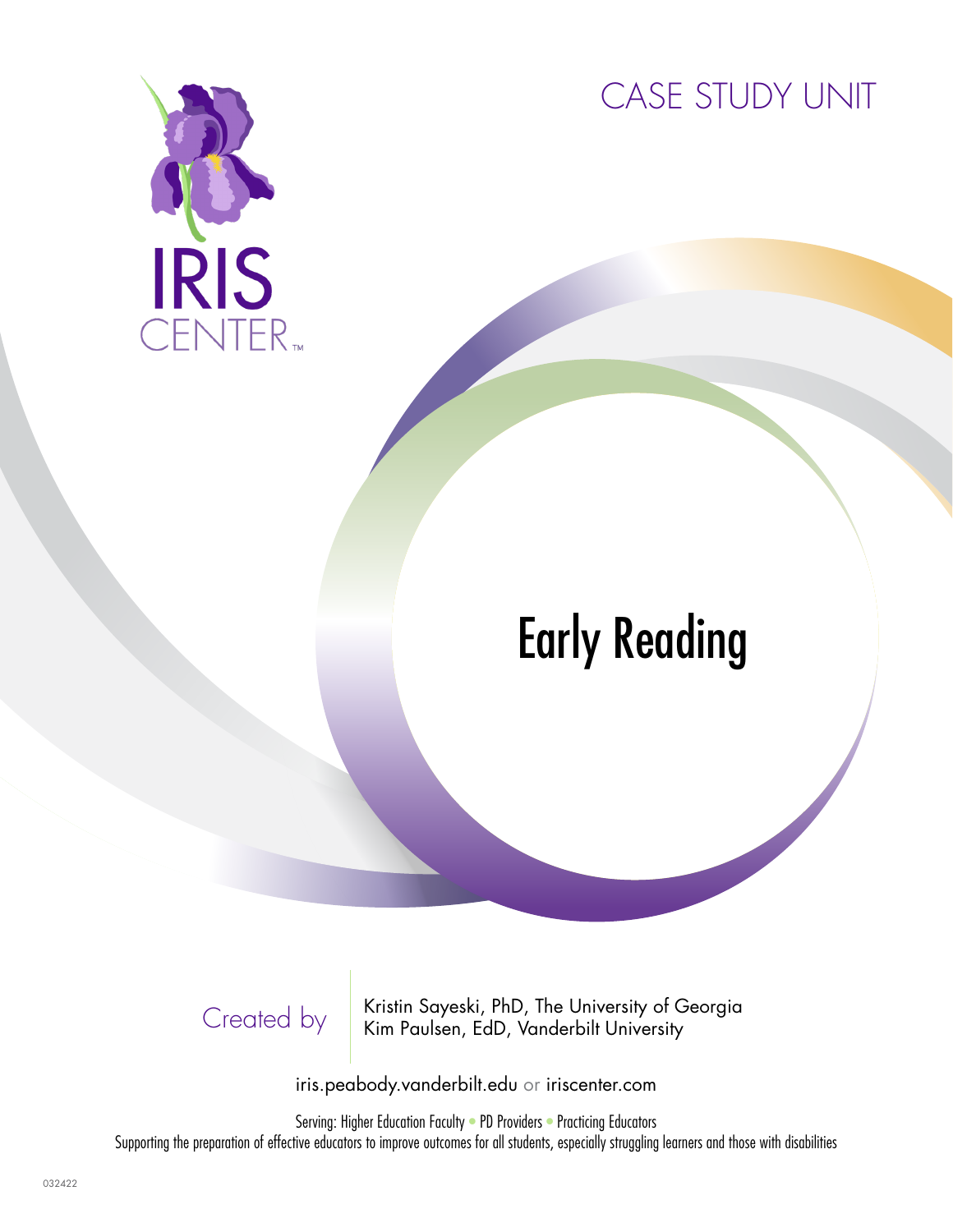

# TABLE OF CONTENTS

#### Early Reading

| Contents:                                                                              | Page |
|----------------------------------------------------------------------------------------|------|
|                                                                                        |      |
|                                                                                        |      |
| <b>STAR Sheets</b>                                                                     |      |
|                                                                                        |      |
|                                                                                        |      |
|                                                                                        |      |
|                                                                                        |      |
|                                                                                        |      |
|                                                                                        |      |
|                                                                                        |      |
| Case Studies                                                                           |      |
|                                                                                        |      |
|                                                                                        |      |
|                                                                                        |      |
|                                                                                        |      |
|                                                                                        |      |
|                                                                                        |      |
|                                                                                        |      |
|                                                                                        |      |
|                                                                                        |      |
| *For an Instructor's Guide to this case study, please email your full name, title, and |      |

institutional affiliation to the IRIS Center at iris@vanderbilt.edu.







The contents of this resource were developed under a grant from the U.S. Department of Education, #H325E120002. However, those contents do not necessarily represent the policy of the U.S. Department of Education, and you should not assume endorse-ment by the Federal Government. Project Officer, Sarah Allen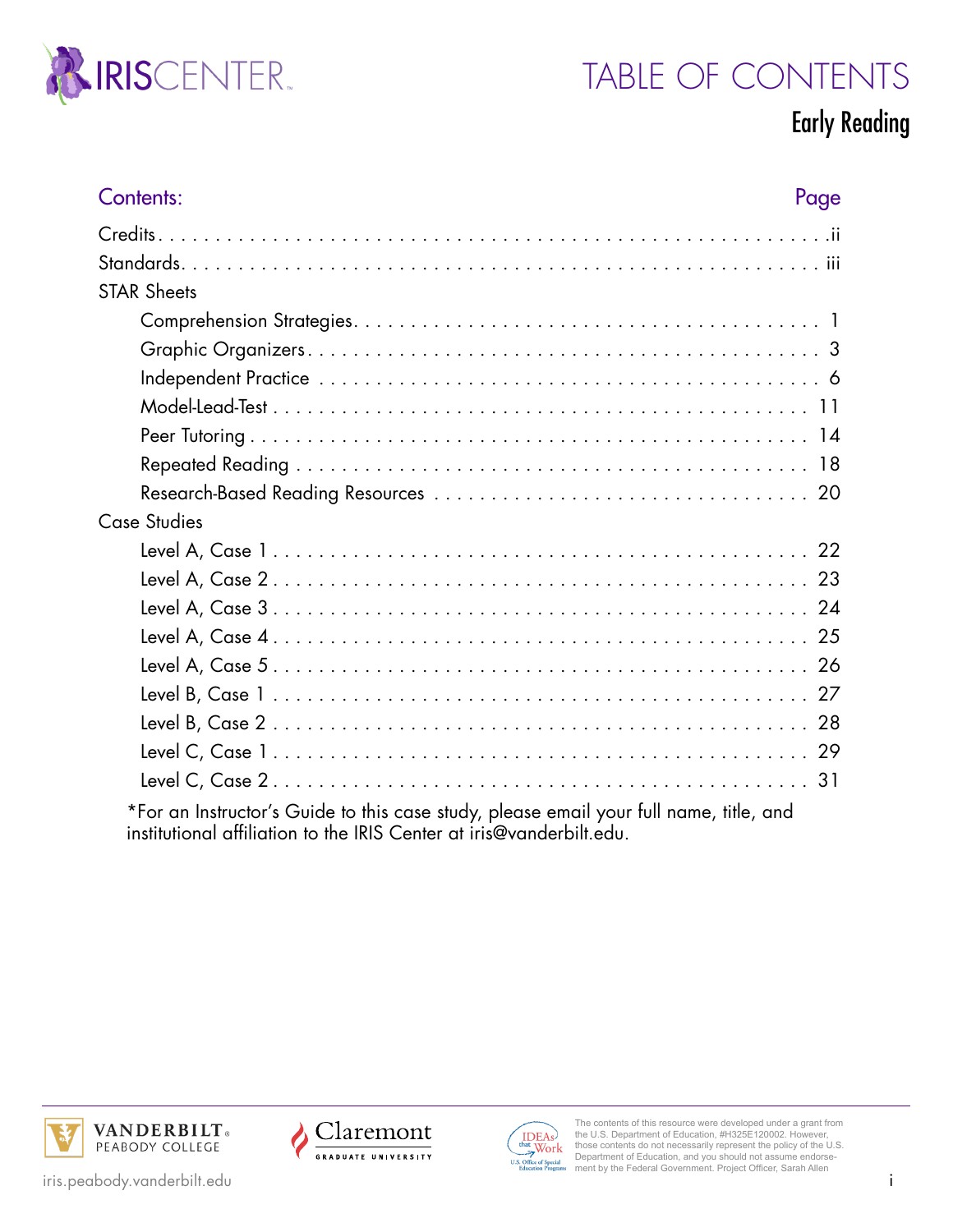

 $\overline{\phantom{a}}$ 



| To Cite This<br>Case Study Unit | Sayeski, K., Paulsen, K., & the IRIS Center. (2003). Early reading.<br>Retrieved from https://iris.peabody.vanderbilt.edu/wp-content/<br>uploads/pdf_case_studies/ics_earrd.pdf |
|---------------------------------|---------------------------------------------------------------------------------------------------------------------------------------------------------------------------------|
| Content<br>Contributors         | Kristin Sayeski<br>Kim Paulsen<br>2003                                                                                                                                          |
| Graphics                        | Erik Dunton<br>Clipart                                                                                                                                                          |

ii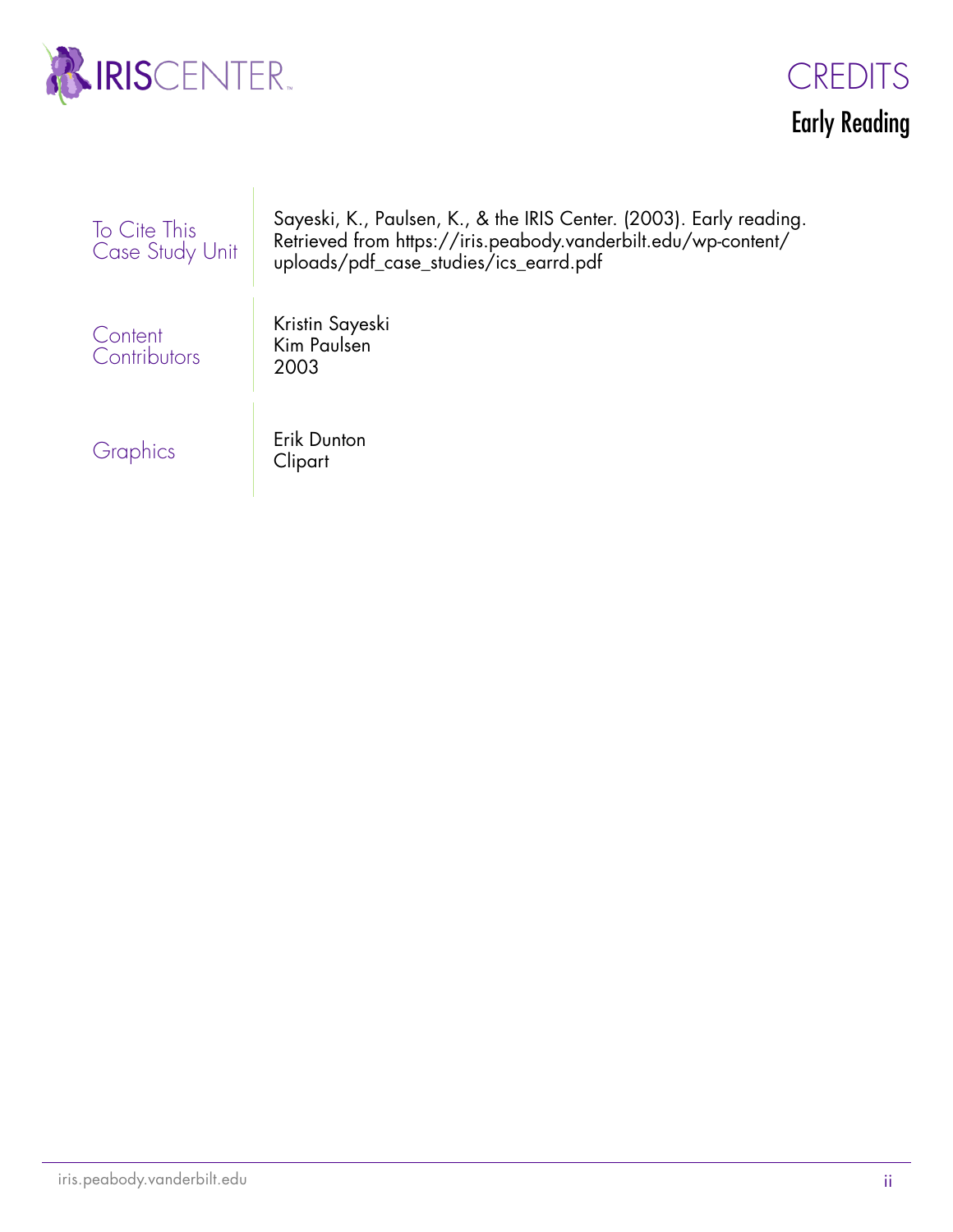

STANDARDS

#### Early Reading

#### Licensure and Content Standards

This IRIS Case Study aligns with the following licensure and program standards and topic areas.

#### Council for the Accreditation of Educator Preparation (CAEP)

CAEP standards for the accreditation of educators are designed to improve the quality and effectiveness not only of new instructional practitioners but also the evidence-base used to assess those qualities in the classroom.

• Standard 1: Content and Pedagogical Knowledge

#### Council for Exceptional Children (CEC)

CEC standards encompass a wide range of ethics, standards, and practices created to help guide those who have taken on the crucial role of educating students with disabilities.

• Standard 5: Instructional Planning and Strategies

#### Interstate Teacher Assessment and Support Consortium (InTASC)

InTASC Model Core Teaching Standards are designed to help teachers of all grade levels and content areas to prepare their students either for college or for employment following graduation.

• Standard 8: Instructional Strategies

#### National Council for Accreditation of Teacher Education (NCATE)

NCATE standards are intended to serve as professional guidelines for educators. They also overview the "organizational structures, policies, and procedures" necessary to support them.

• Standard 1: Candidate Knowledge, Skills, and Professional Dispositions

iii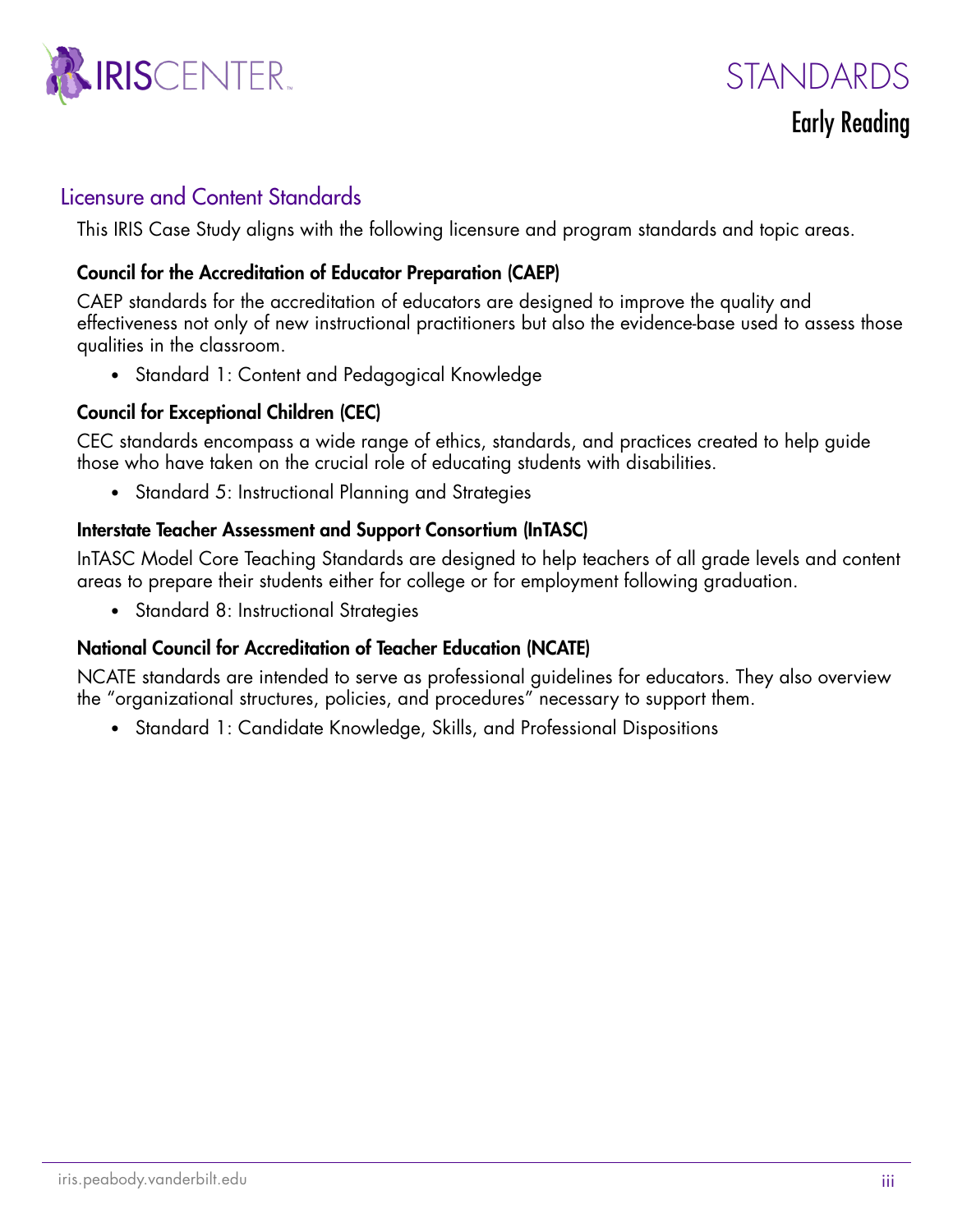

STAR SHFFT

Early Reading Comprehension Strategies

#### About the Strategy

Comprehension is the understanding of what has been read. **Comprehension strategies** are the techniques a proficient reader uses to gain meaning from the text.

#### What the Research and Resources Say

- The purpose of strategy instruction is to provide students with metacognitive tools that they can (at some point) use on their own (Swanson & De La Paz, 1998).
- Though teachers report teaching comprehension strategies, studies have shown that most teachers just monitor comprehension by asking students questions after they have read a passage, instead of teaching specific strategies that will increase comprehension skills (Levy, Coleman, & Alsman, 2002; Swanson & De La Paz, 1998).
- Teach one or two comprehension strategies at a time. A new strategy should not be introduced until an old strategy is well established (Swanson & De La Paz, 1998).
- Teach students when and where to use the strategies, not just how to use the strategies (Swanson & De La Paz, 1998).
- A good reading comprehension program includes a systematic approach to introducing vocabulary and background information, specific strategies with cumulative review and practice, and the integration of the skills during passage reading (Jitendra & Gardill, 1994).
- Reading comprehension skills improve when teachers systematically guide students to attend to story elements and model the thought process behind each strategy (Bos & Vaughn, 1998; Mathes, Fuchs, & Fuchs, 1997; Taylor, Harris, Pearson, & Garcia, 1995).

#### Strategies to Implement

Predicting, Summarizing, Retelling, Rereading, and Questioning (tried and true comprehension strategies)

- Predicting
	- a. Prior to reading, activate and assess students' prior knowledge through predicting activities. Students can make predictions based upon the story title, a scanning of story pictures, or from past experience with the topics, themes, or characters in the story.
	- b. Predicting sets a purpose for learning and guides comprehension—"Hmmm, that is not what I thought was going to happen. Did I read that correctly or do I need to read more to find out how this works out?"
- **Summarizing:** The goal of summarizing at the early reading level is for students to identify the main idea of a story. Teaching students strategies for summarizing helps them focus on main idea concepts.
	- a. One Sentence Summarizing: Teach the students to read a paragraph or a short section of a book and then sum up what was read in one sentence.
	- b. Paragraph Shrinking (appropriate for end of first grade and second grade on): This technique is designed to help students identify the main idea of a paragraph or story. Students are asked to name the "who" or "what" of the story, decide what the most important thing is about the "who" or the "what," and finally, say it in 10 words or fewer.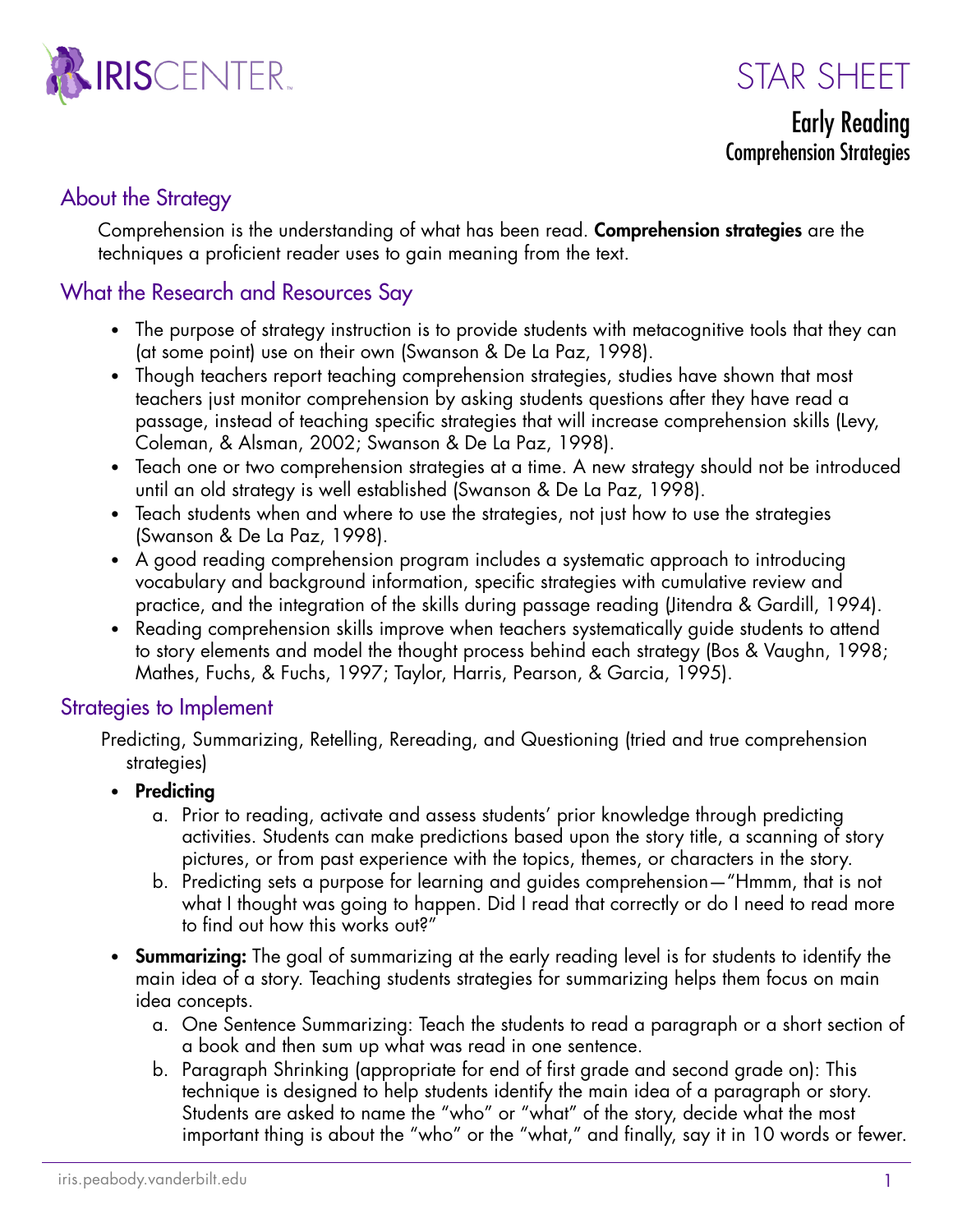#### • Retelling

- a. Allow opportunities for students to retell stories after they have read or listened to them.
- b. Retellings can be scored for: (a) inclusion of main idea, (b) correct chronological sequence, and/or (c) inclusion of characters, settings, and main events.

#### • Rereading

- a. Teach students a variety of rereading strategies. One is the "look back" strategy. If a student does not know the answer to a question, teach them to look back in the story to find the answer.
- b. Another rereading strategy is reading for fluency. Teach students to reread a sentence or paragraph if they had difficulty with more than two words.
- c. Rereading of familiar books also encourages fluency—an important component to comprehension.

#### • Questioning

a. Beginning readers should be able to answer the following questions of text: who, what, when, where, and how.

#### Keep in Mind

- Most strategies will take more than three lessons before students are able to begin to employ the strategy either independently or with less teacher support.
- A teacher may model, guide, and support the practice of a strategy, but unless students are taught when and where a strategy should be used they will be reliant on teacher guidance for strategy use.
- For student ownership and generalization to occur, students must have mastery of the strategy and opportunities to apply the strategy in a variety of settings or conditions.
- When teaching a strategy use simple reading materials that students can read independently. The focus should be on the comprehension strategy, not on decoding the words of the text.
- Once students begin to use the skills independently, some may require visual cue cards to provide continual guidance.

#### Resources

- Bos, C. S., & Vaughn, S. (1998). *Strategies for teaching students with learning and behavior problems* (4th ed.). Boston: Allyn & Bacon.
- Jitendra, A. K., & Gardill, M. C. (1994). Reading comprehension curriculum evaluation and modification: An instructional design perspective. *Preventing School Failure*, *40*(4), 174–180.
- Levy, S., Coleman, M., & Alsman, B. (2002). Reading instruction for elementary students with emotional/behavioral disorders: What's a teacher to do? *Beyond Behavior*, *11*(3), 3–10.
- Mathes, P. G., Fuchs, D., & Fuchs, L. S. (1997). Cooperative story mapping. *Remedial and Special Education, 18*(1), 20–27.
- Swanson, P. N., & De La Paz, S. (1998). Teaching effective comprehension strategies to students with learning and reading disabilities. *Intervention in School and Clinic*, *33*, 209–218.
- Taylor, B., Harris, L. A., Pearson, P. D., & Garcia, G. (1995). *Reading difficulties: Instruction and assessment* (2nd ed.). New York: McGraw-Hill.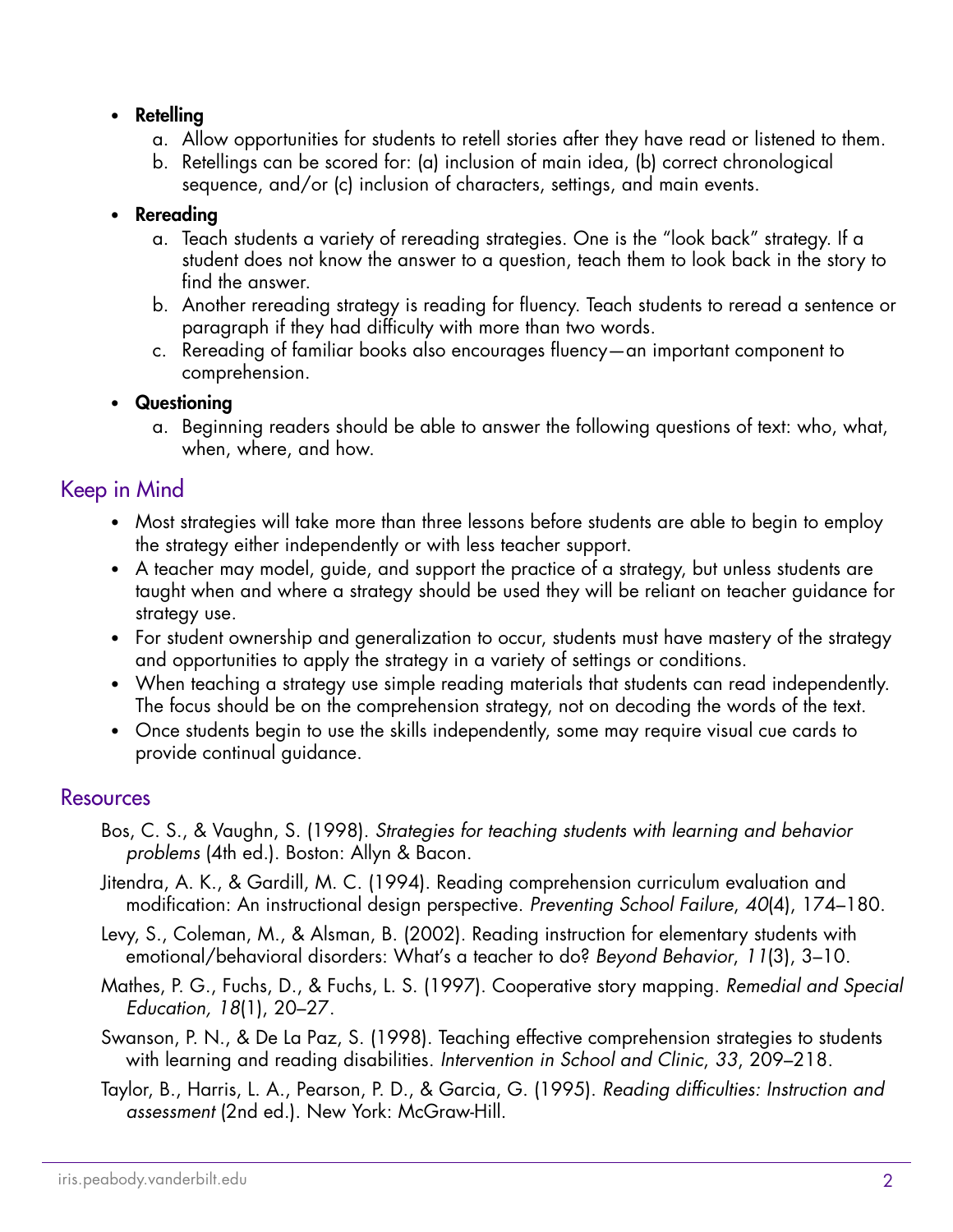



Early Reading Graphic Organizers

#### About the Strategy

**Graphic organizers** are simple diagrams used to assist students, at any grade level, in organizing and recalling elements from stories they have listened to or read. As early as kindergarten, students can use simple maps to identify the who, what, where, when, and why of a story or sequence the events of a story (see examples following Strategies to Implement).

#### What the Research and Resources say

- Teaching students to attend to story elements has been shown to enhance reading comprehension skills (Idol, 1987; Mathes, Fuchs, & Fuchs, 1997).
- Students at-risk for reading difficulties require systematic, explicit instruction and more repetition to develop important reading skills (Babyak, Koorland, & Mathes, 2000; Foorman & Torgesen, 2001).
- The visual framework of a graphic organizer provides an organizational format for reading text that has been shown to help children with learning disabilities increase reading comprehension skills (Babyak, Koorland, & Mathes, 2000; Idol, 1987).
- Strategic readers connect what they know to what they are reading. Children at-risk for or with learning disabilities need explicit instruction on attending to story elements in order to make this connection (Babyak, Koorland, & Mathes, 2000; Idol, 1987; Mathes, Fuchs, & Fuchs, 1997).
- The purpose of teaching students to use graphic organizers is to provide students with metacognitive tools that they can (eventually) use on their own (Swanson & De La Paz, 1998).

#### Strategies to Implement

- Use graphic organizers to help students identify and answer questions about characters, settings, and events.
- Teach story retelling through one of the following retelling approaches:
	- a. Retell the story by using key words: first, next, and last.
	- b. Retell the story by using story elements: character (who), setting (where), and plot (what).
	- c. Retell the story by using story markers: beginning, middle, and end.
	- d. Use imagery to create a mental picture of the story.
- Use the Model-Lead-Test Strategy for teaching story mapping.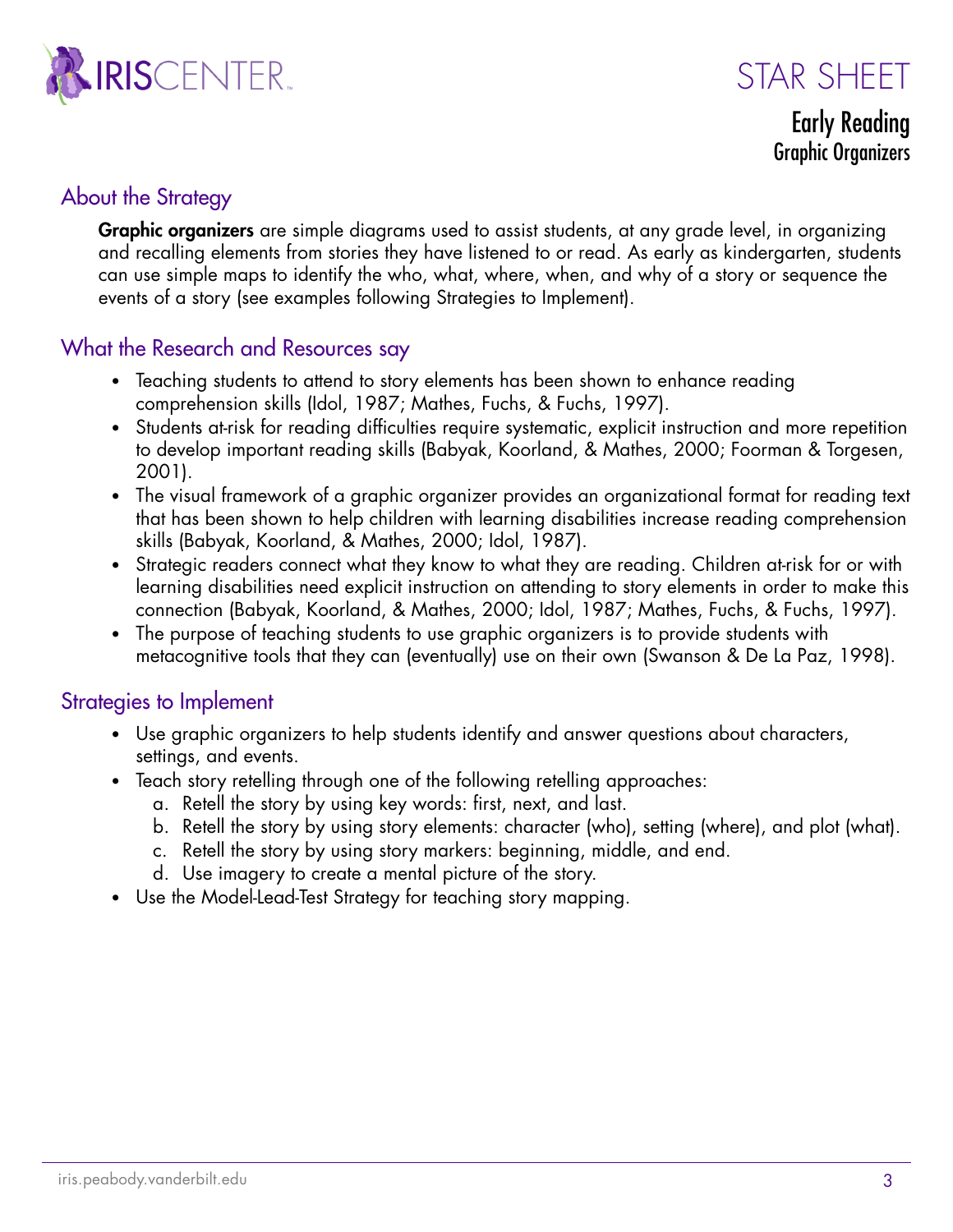#### Examples

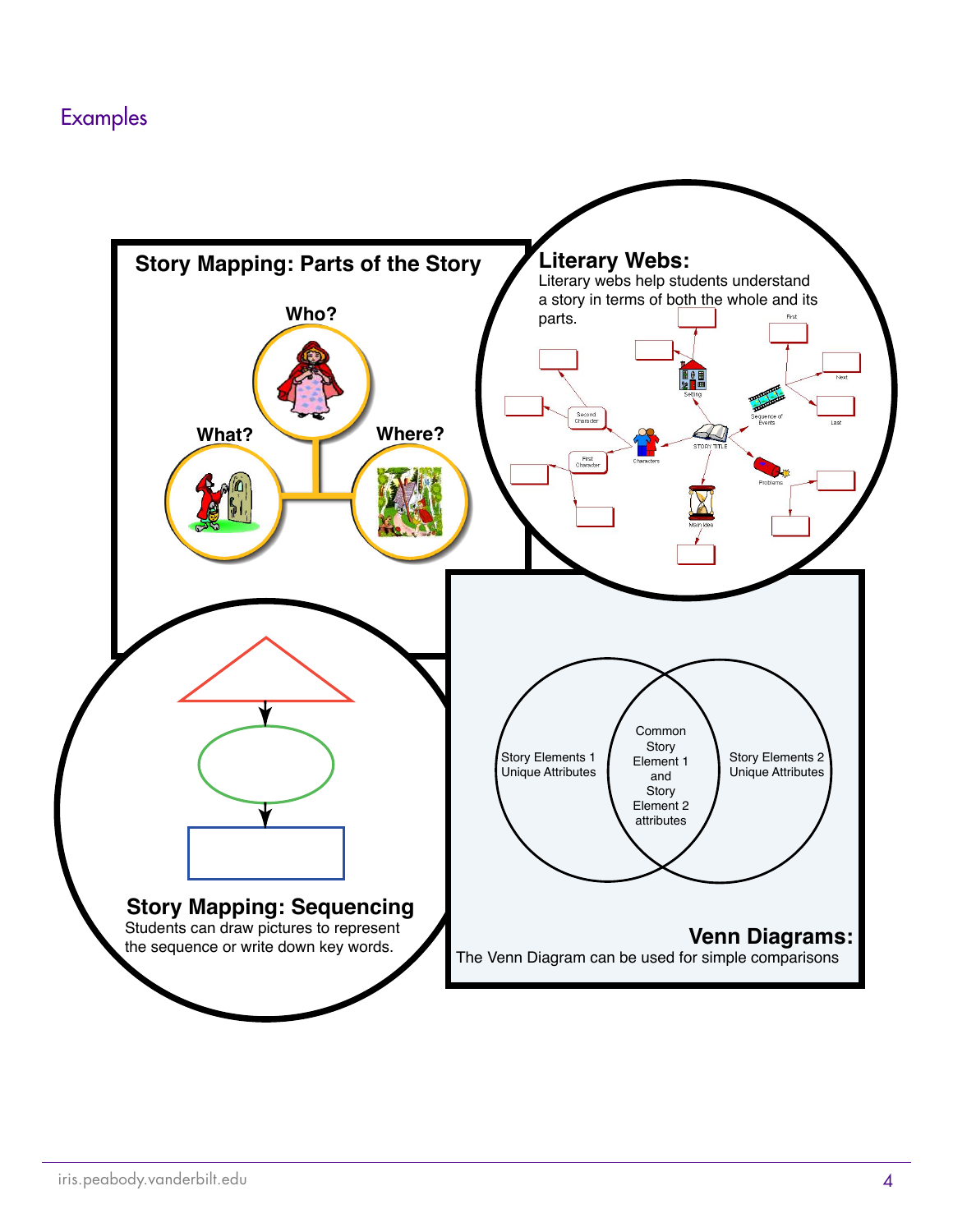#### Keep in Mind

- Make sure that the story elements are easy to identify when choosing reading material.
- Graphic organizers can help students remember what they read by helping them recall story elements including main idea, characters, setting, and sequence of events.
- Some students may require completed maps or visual cue cards to help guide them during the test phase or independent activities.
- Graphic organizers can be used as independent activities or as group activities in peer tutoring or cooperative learning groups.
- Teachers can create their own story maps with headings to match their instructional goals. Appropriate headings for early reading story maps include: story structure (e.g., characters, settings, and main events) or questions (e.g., who, what, when, where, and how).
- Model how to complete the story map on several occasions prior to students independently completing a map.
- Use self-instruction statements (think aloud) such as "As I read, I am filling in the names of the characters as I meet each one."
- Gradually fade out the story map graphic organizer as students are independently able to identify story elements in their reading comprehension.

#### Resources

- Babyak, A. E., Koorland, M., & Mathes, P. G. (2000). The effects of story mapping instruction on the reading comprehension of students with behavioral disorders. *Behavioral Disorders*, *25*(3), 239–258.
- Foorman, B. R., & Torgesen, J. (2001). Critical elements of classroom and small-group instruction promote reading success in all children. *Learning Disabilities Research & Practice*, *16*(4), 203– 212.
- Idol, L. (1987). Group story mapping: A comprehension strategy for both skilled and unskilled readers. *Journal of Learning Disabilities*, *20*(4), 196–205.
- Mathes, P. G., Fuchs, D., & Fuchs, L. S. (1997). Cooperative story mapping. *Remedial and Special Education*, *18*(1), 20–27.
- Swanson, P. N., & De La Paz, S. (1998). Teaching effective comprehension strategies to students with learning and reading disabilities. *Intervention in School and Clinic*, *33*, 209–218.
- Taylor, B., Harris, L. A., Pearson, P. D., & Garcia, G. (1995). *Reading difficulties: Instruction and assessment* (2nd ed.). New York: McGraw-Hill.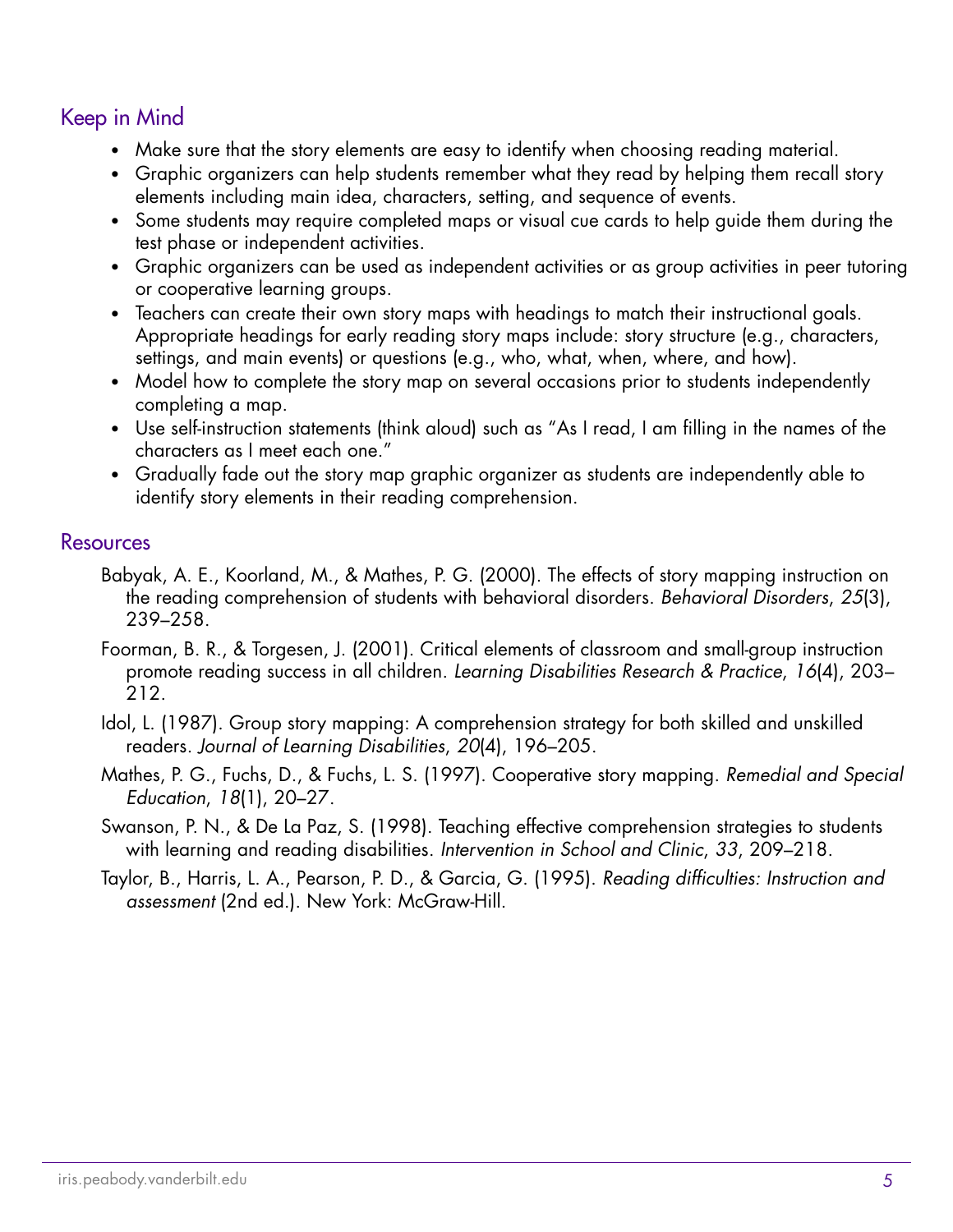



Early Reading Independent Practice

#### About the Strategy

Independent practice activities allow students to practice the skills that have already been taught. A variety of activities fall under this strategy including learning centers, games, computer assisted learning (CAI), independent reading, and self-correcting materials (Bos & Vaughn, 1994).

#### What the Research and Resources Say

- Children learn to read by practicing reading skills (Taylor, Harris, Pearson & Garcia, 1995).
- Games are motivational and provide opportunities for students to apply their reading skills to an enjoyable activity (Taylor, Harris, Pearson & Garcia, 1995).
- Materials should be chosen at a level of difficulty that students readily understand how to use them. Typically, one or two demonstrations should be sufficient for students to learn how to use the materials (Mercer & Mercer, 2001).
- Research on CAI consistently demonstrates educationally significant effects of computer drill and practice when used as a supplement to teacher instruction (Cotton, 1991-1992).
- CAI also has positive effects on learning rate, retention of information, and overall attitude towards learning (Kulik, 1985).
- Overall, CAI has been found to be effective for students of varying ability levels, particularly for students with special needs, but it has not been found to be effective with English as a Second Language (ESL) learners (Cotton, 1991–1992; Lloyd, Forness, & Kavale, 1998).
- In a traditional classroom, students spend about two thirds of their reading instruction time away from their teacher working on independent activities (Ford & Optiz, 2002).

#### Strategies to Implement

- Create a section of the classroom for quiet reading activities including comfortable seating for children.
- Provide scheduled time for students to interact with reading materials including reading selfselected material, following along while listening to books on tape and participate in pretend reading and make a book activities.
- Planning is important. Before implementing independent activities, take time to develop the activities, as well as a class rotation schedule, routines for movement, and a behavioral management system.
- Teachers need to instruct students in how to use each activity and provide easy to understand directions for each activity.
- Reading and writing activities should be engaging and require students to interact with print (not just draw, color or paste activities).
- The teacher can use independent practice time to monitor individual student progress on specific skills.
- Games can be created or adapted for independent practice.
- Teachers can involve parents as partners in participating in or monitoring independent reading activities at home.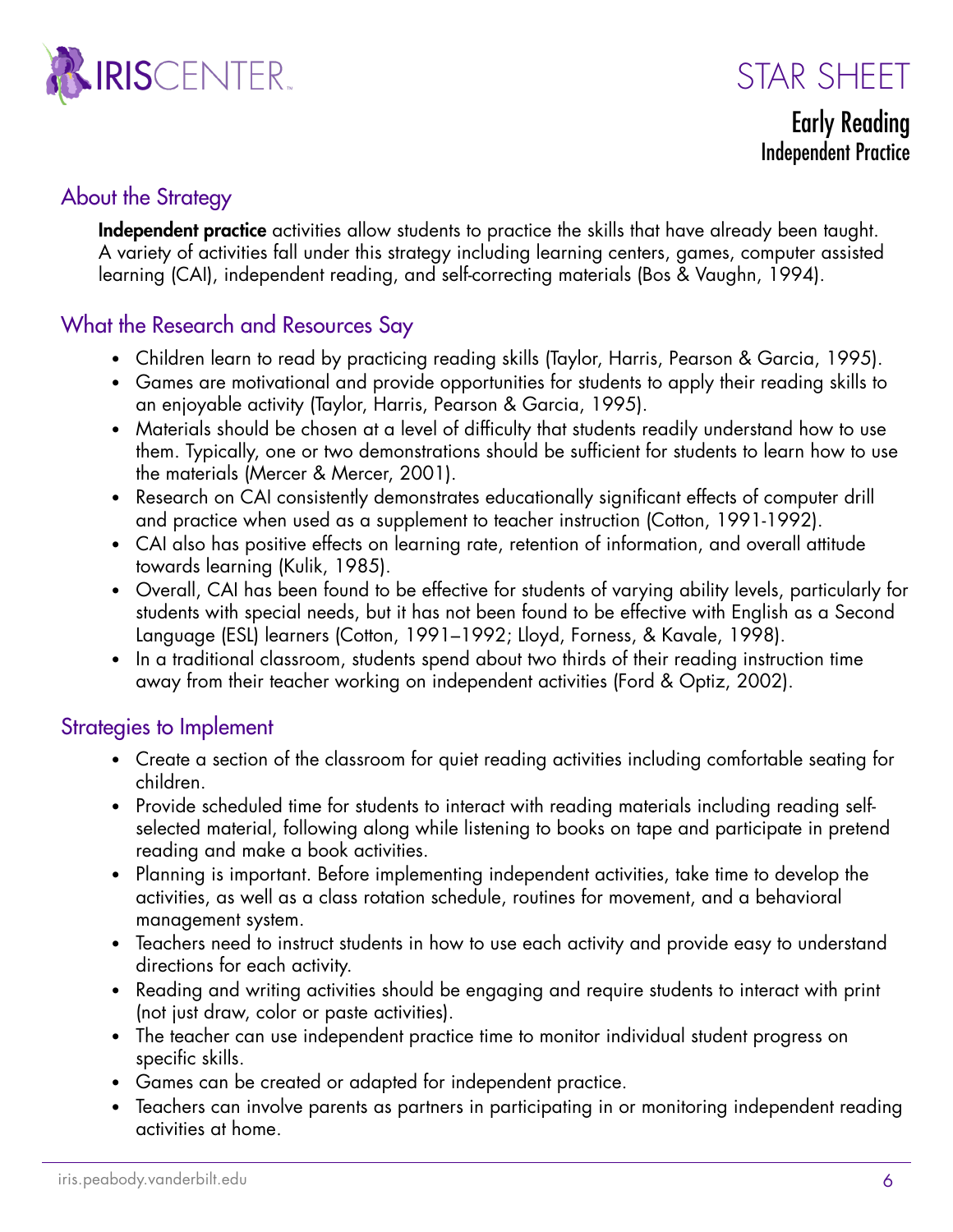• Most parents are willing and want to help their child learn to read, but many do not know how to help. Provide parents with information and activities that they can do at home, and encourage them to read to their children daily.

#### Types of Activities to Implement

The following examples are just a few of the activities that can be implemented as independent practice activities.

#### Games:

Games offer students a fun and enjoyable way to practice skills they have already been taught. Games that address specific skills are available commercially, but teachers can also create games by adapting games such as Candyland™ or Monopoly™, or creating homemade games. When adapting a game such as Candyland™, students are required to complete an academic task prior to taking a turn. For example, the student could draw a card with "cat" on it and have to supply a rhyming word before taking a turn.

#### Independent Reading:

Children increase their reading skills by practicing reading. Independent reading is designed to encourage children to relate to books and practice reading skills. It is important that children see teachers, parents and other important adults actively engaged in reading both for enjoyment and during "real life" activities.

#### Pretend Reading:

Students select a familiar book to pretend to read to the teacher or another student. Students should be reinforced for holding the book correctly, turning the pages, using the finger to track left to right and top to bottom, and for using pictures for context. Students should read in a manner that demonstrates the understanding that print conveys meaning.

#### Make a Book:

Students use a three-frame story guide to draw a beginning, middle, and ending representational picture. Students will create a front and back cover, and give the book a title. Students will publish their books and read them to demonstrate the understanding that print conveys meaning.

#### Computer-Assisted Instruction (CAI):

CAI refers to drill-and-practice, tutorials, games, or simulation activities offered either by themselves or as supplements to traditional, teacher-led instruction (Cotton, 1991–1992).

#### Drill-and-Practice:

This type of computer software provides students with practice opportunities once a skill has been taught by the teacher. Advantages of CAI drill and practice activities are: ample practice opportunities, immediate feedback, availability of various difficulty levels to target practice, and documentation of student performance while using the software.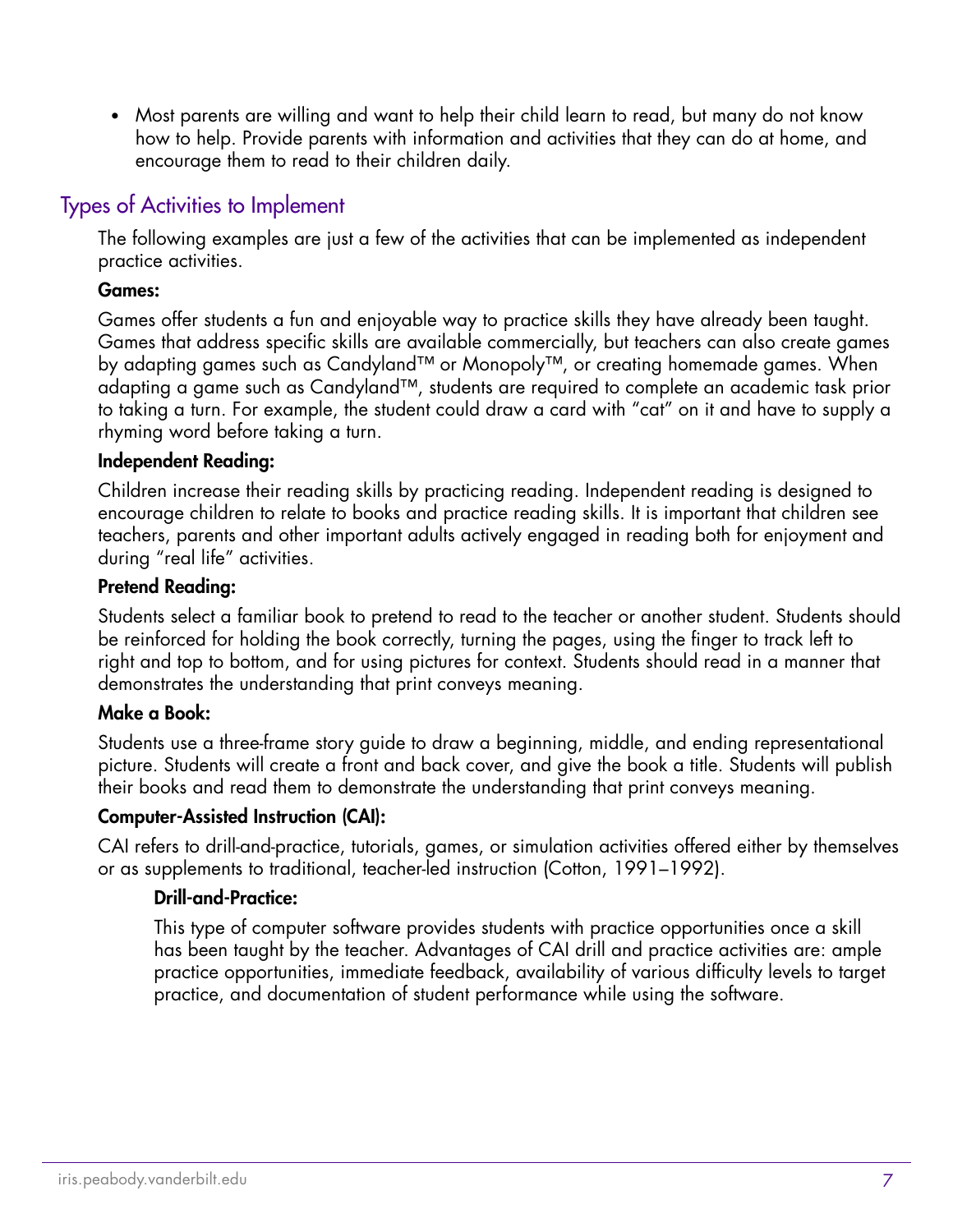#### Tutorials:

Computer-based tutorials instruction on specific procedures, provide information and often include assessments to gauge comprehension of the materials.

Example: My Reading Coach® (Mindplay)

#### Games:

Many CAI programs are designed in a game-like format where students are working towards a set goal (e.g., safely move the characters from one location to another or place all of the clues in a box). These programs tend to support problem solving and application of concepts rather than the skill development and speed that is fostered in drill and practice.

Example: Logical Journey of the Zoombinis® (Broderbund)

#### Simulations:

Simulations provide students the opportunity to apply a variety of skills in a "real life" situation without the real world risks. Simulations range from setting up and running your own lemonade stand to building a community.

Example: Sim Town® (Maxis Software)

- Tips for using CAI include:
	- Practice using the software before implementing it in class to be familiar with how to navigate the program. Learn basic computer trouble-shooting skills.
	- Identify which skills each student needs to practice and match the appropriate computer program to the student's needs.
	- Establish rules and procedures for computer use and teach the students these expectations prior to CAI use.
	- Implement computer programs with pairs or small groups of students.
	- Limit the amount of time spent on each type of program so that students do not become bored.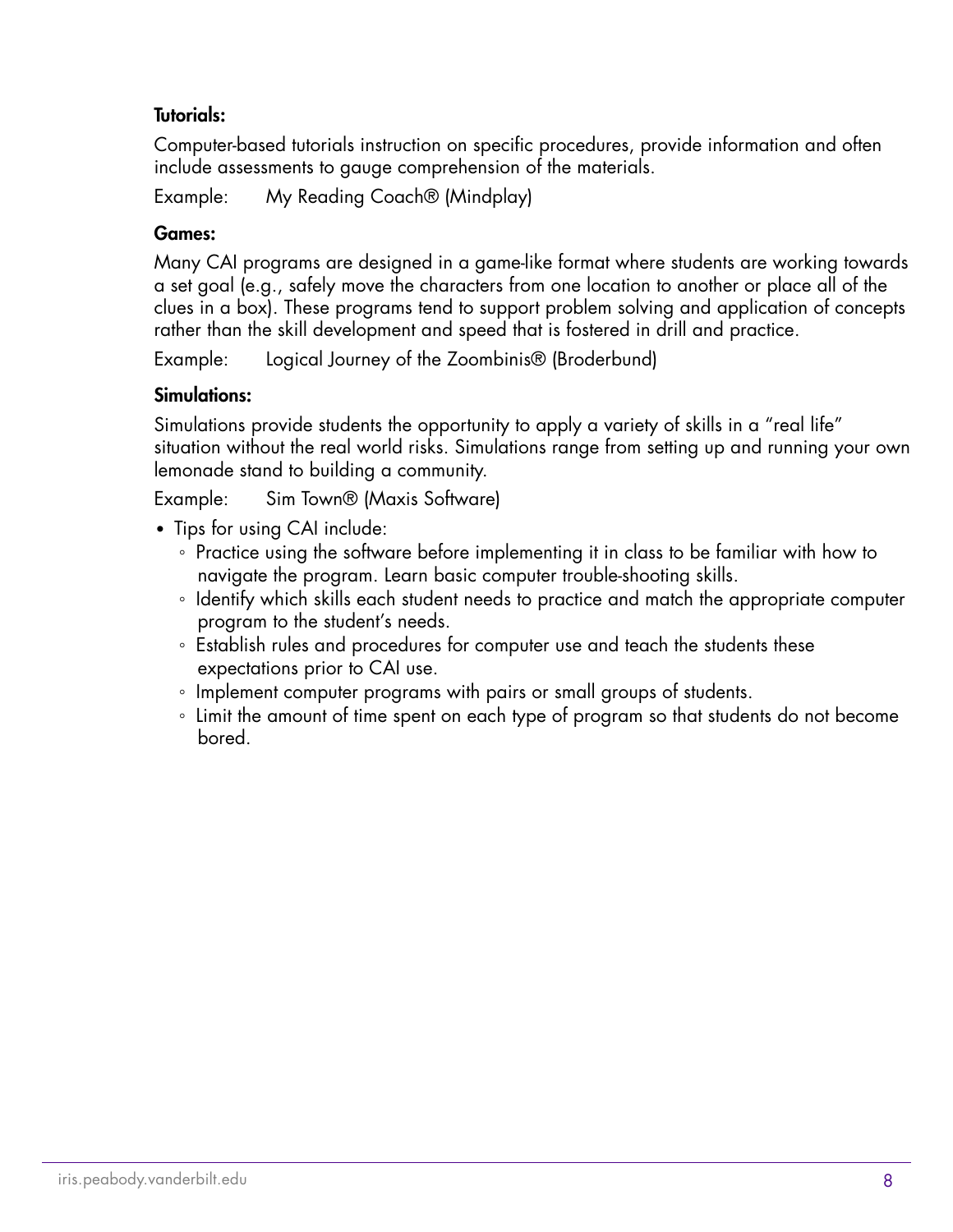#### Self-Correcting Materials

See following pictured examples:

#### **Flaps and Windows**

Teachers can create cards to be inserted in the folder as indicated below. The student works through the task presented in the windows of the folder and then self-checks by opening the flap to reveal the correct answer. **Puzzles**





#### **Answer Check Holes**

Create a folder with problems or tasks written on the front. Underneath the problem, create a hole. The answer to the problem is written on the left-hand side of the inside of the folder above or next to the hole. Students can insert a piece of paper into the folder and write the answer in the hole. To check the answer, the student can remove the paper, invert the folder, put the paper back in the folder, and verify the answer.

Create problem sets that are in the shape of corresponding puzzle pieces. Students verify their answers by checking to see if the pieces match.



# **Matching Cards or Concentration**

Cards similar to the ones above can be used for a game of concentration or matching. By placing identical symbols or pictures in the corner of the card, students are provided with a self-checking system.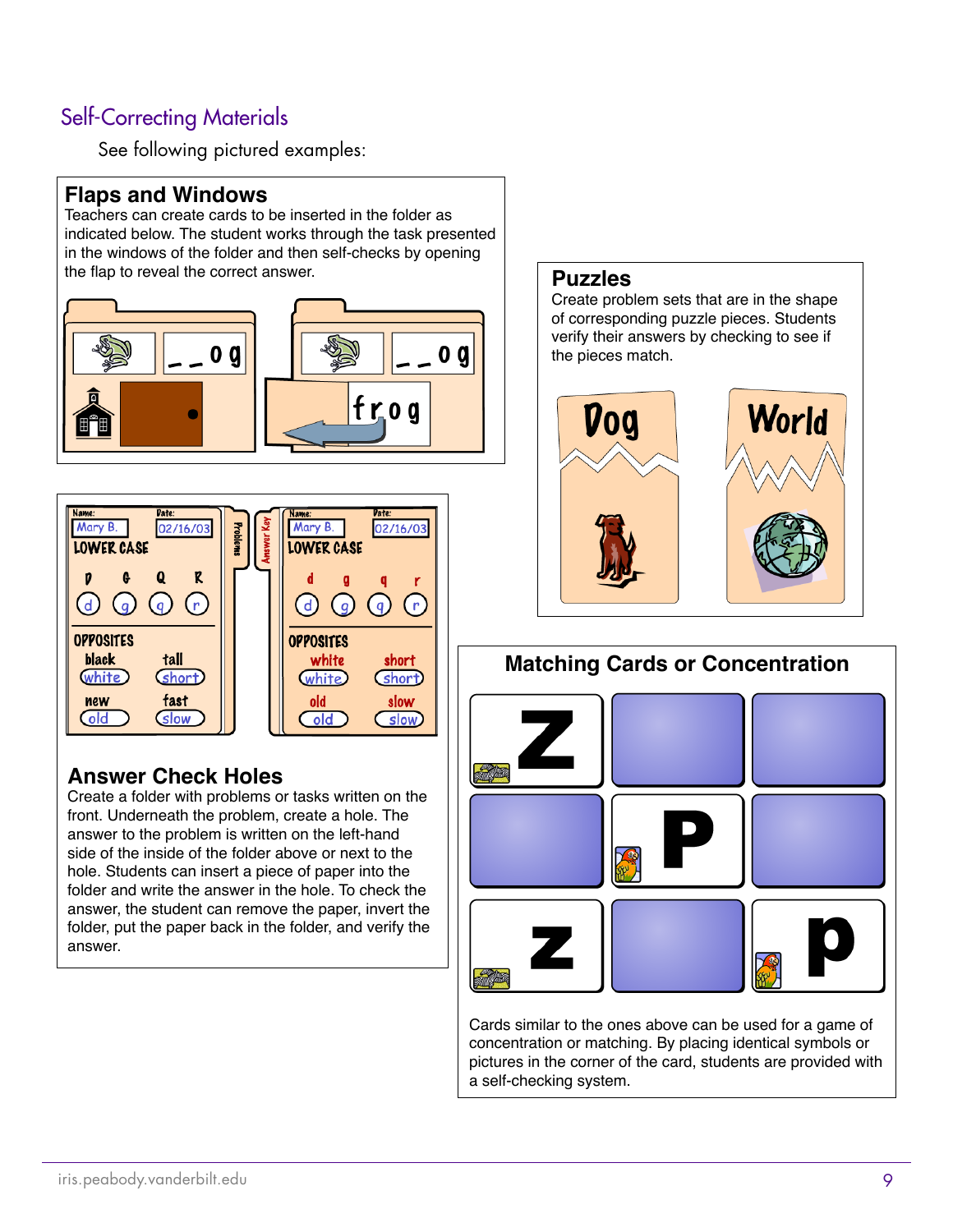Self-correcting materials provide the student with independent practice opportunities and immediate feedback. When a student makes a mistake using self-correcting materials, the student immediately is informed of the correct answer. Thus, the student is not "practicing incorrectly," a common problem that occurs when a student completes an entire worksheet of practice problems the wrong way. Self-correcting materials also foster a "game-like" environment—"I know I will get this one right!"

- Mercer & Mercer (2001) provide specific recommendations for using self-correcting materials:
	- Self-correcting materials can come in many different forms. Answer keys, matching cards, puzzles, and computers are all examples of self-correcting materials.
	- Materials should be at a level of difficulty that students can readily understand how to use them. Typically, one or two demonstrations should be sufficient for students to learn how to use the materials.
	- Vary the self-correcting materials in order to maintain student interest. Content can be frequently changed or different materials used in order to sustain student involvement.
	- Although some "cheating" may occur in the beginning, many students will begin to enjoy "guessing and checking" more than beating the system.

#### Keep in Mind

- Materials will be used over and over, so they should be durable.
- Organization and management of materials are important, as small parts can easily be lost or mixed up.
- Students need to be taught how and where to store materials.
- Practice activities do not have to be just paper and pencil activities.
- Students need to be taught how to use each activity before they can be expected to use them as an individual practice activity.
- Limit the number and types of games or computer programs available, or change the academic task required so that students will practice the skills that are needed and not get bored.

#### **Resources**

- Bos, C. S., & Vaughn, S. (1994). *Strategies for teaching students with learning and behavior problems*. Boston: Allyn & Bacon.
- Cotton, K. (1991–1992). *Computer assisted instruction.* School improvement research series. Northwest Regional Educational Laboratory.
- Ford, M. P., & Optiz, M. F. (2002). Using centers to engage children during guided reading time: Intensifying learning experiences away from the teacher. *The Reading Teacher*, *55*(8), 710–717
- Kulik, J. (1985). *Consistencies in findings on computer-based education*. Paper presented at the Annual Meeting of the American Educational Research Association.
- Lloyd, J. W., Forness, S. R., & Kavale, K. A. (1998). Some methods are more effective. *Intervention in School and Clinic*, *33*(1), 195–200.
- Mercer, C. D., & Mercer, A. R. (2001). *Teaching students with learning problems* (6th ed.). New Jersey: Merrill/Prentice Hall.
- 10 Taylor, B., Harris, L. A., Pearson, P. D., & Garcia, G. (1995). *Reading difficulties: Instruction and assessment* (2nd ed.). New York: McGraw-Hill.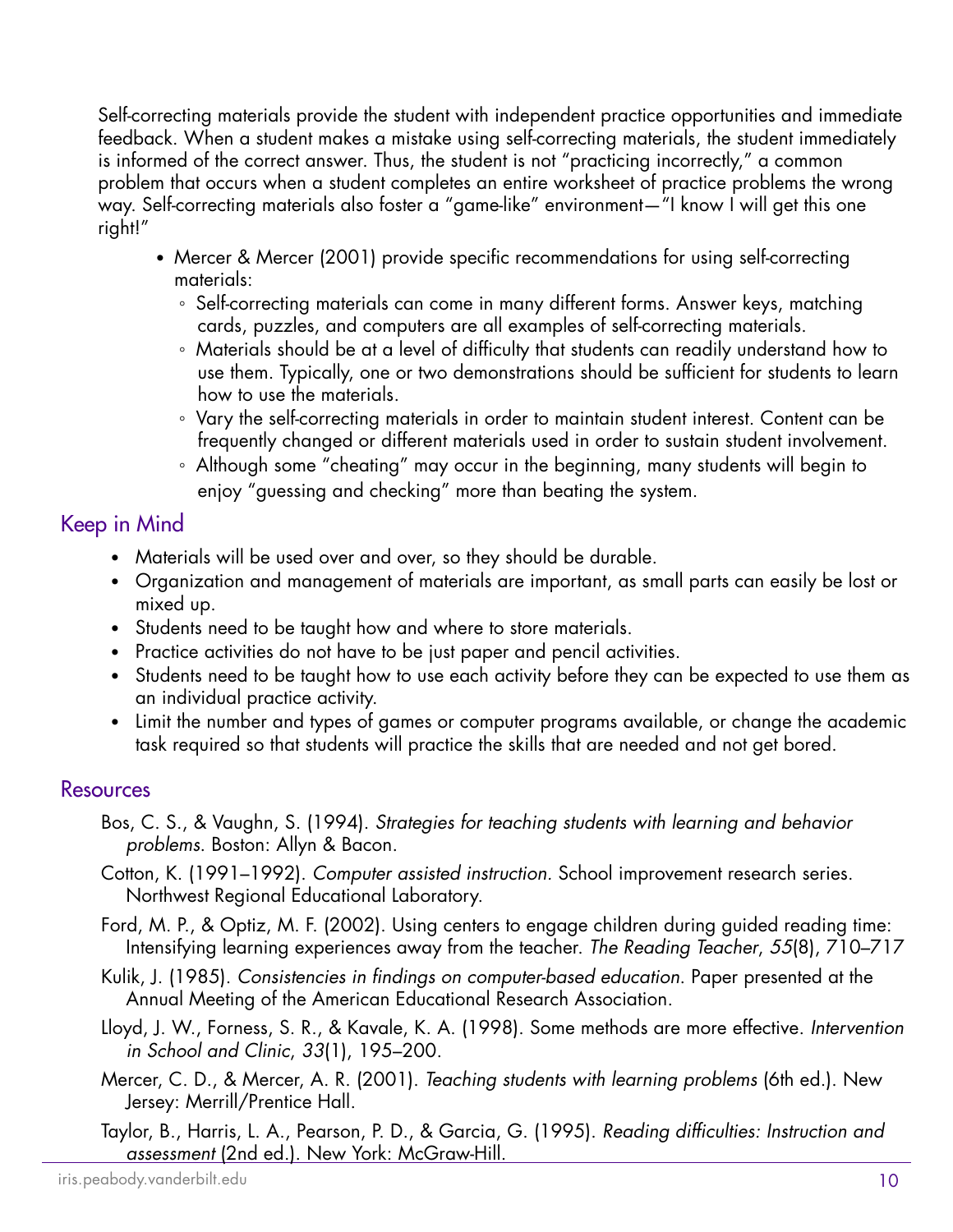

STAR SHFFT

Early Reading Model-Lead-Test

#### About the Strategy

The Model-Lead-Test approach to instruction is used to provides students with frequent opportunities for practicing a new skill correctly while having direct teacher supervision (Carnine, Silbert, & Kame'enui, 1997).

#### What the Research and Resources Say

- The Model-Lead-Test approach to teaching, based on the Direct Instruction Model, provides frequent opportunities for students to practice skills correctly, thus reducing the rehearsal of incorrect responses (Carnine, et al., 1997).
- The Model component of the strategy allows teachers to demonstrate the thought process behind comprehension skills such as finding the main idea of a story (Bos, & Vaughn, 1994; Taylor, Harris, Pearson, & Garcia, 1995).
- Students at-risk for reading difficulties require systematic, explicit instruction and more repetition to develop important reading skills (Foorman & Torgesen, 2001). The Model-Lead-Test strategy is systematic, explicit, and allows for repetition.
- Reading comprehension skills improve when teachers systematically guide students to attend to story elements. Using the Model-Lead-Test strategy with story mapping is one way to address this issue (Mathes, Fuchs, & Fuchs, 1997).

#### Strategies to Implement

- Model Phase: Demonstrate what is expected of the student by modeling the skill verbally or through a demonstration. For higher level reading skills, talk through the thought process that helps to increase reading comprehension.
- Lead Phase: Lead the students through the skill and ask the students to respond as a group. Repeat this process until students can respond automatically.
- Test Phase: Check whether the students can perform the skill. If not, return to the Model phase.

#### Examples of How to Implement

• Letter-Sound Matching

Model: Point to a letter and say the sound of the letter.

**Lead:** Point to a letter on card, chart, or board. State, "This letter makes the sound /mmmm/. What sound does this letter make?" Signal the students to respond with you. Remember to drag out continuous sounds such as

#### /mmmmm/

and stop with "stop" sounds such as /t/.

**Test:** Point to the letter. Ask the group or individual students to say the matching sound as you point to a letter.

Repeat this process often for each letter.

11 • Story Mapping (Also see Graphic Organizers STAR Sheet) Idol (1987) provides a Model-Lead-Test Strategy for teaching students to use story maps. The key components of this strategy include: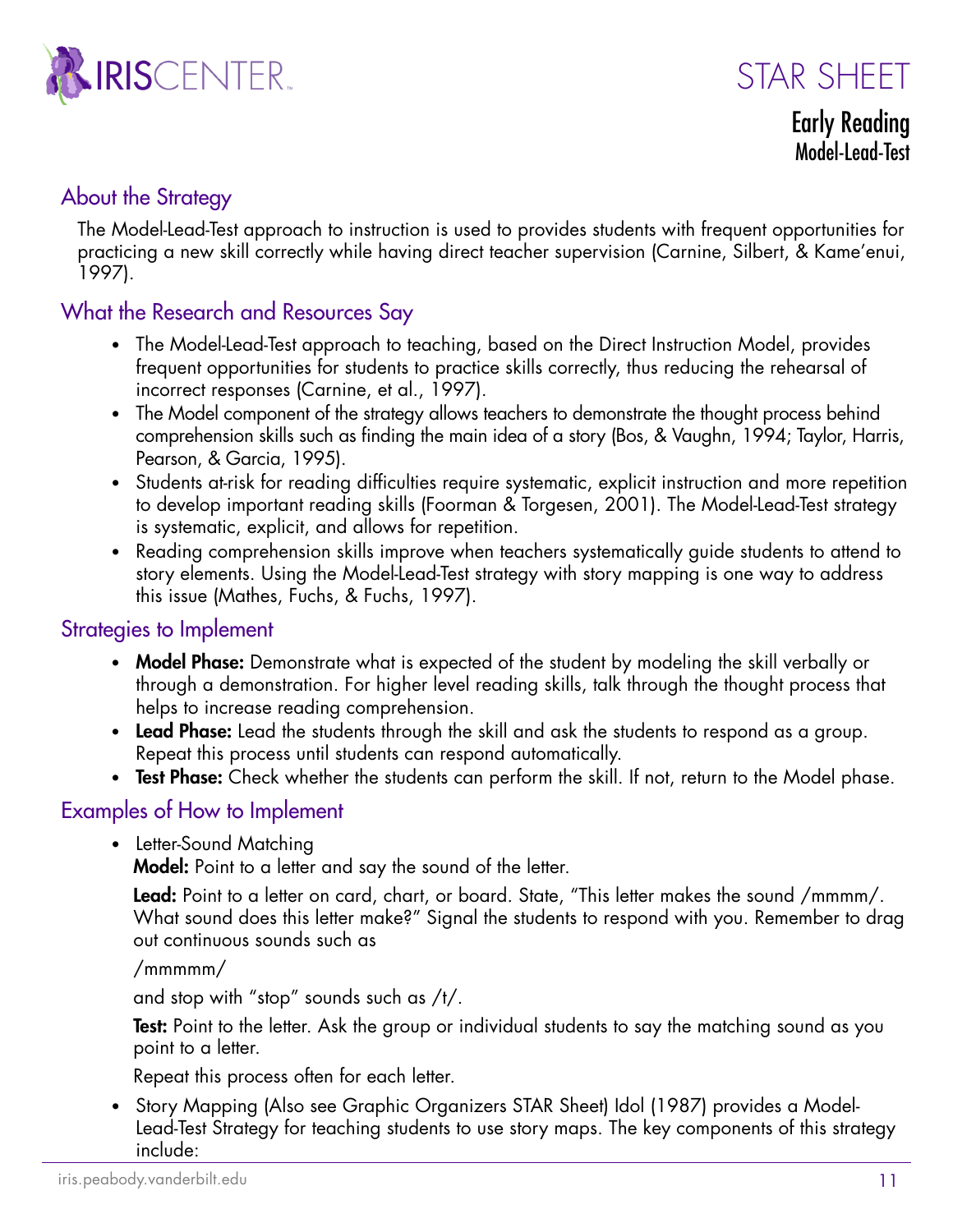#### Model Phase

- Step 1: Teacher reads the story aloud.
- Step 2: Teacher stops reading when one of the key story elements (e.g., character, setting) is presented.
- Step 3: Student identifies the key element.
- Step 4: Teacher writes or draws the information on the map.
- Step 5: Students complete their maps. Younger students may draw pictures to represent key elements.

#### Lead Phase

- Step 1: Students read the story independently. For younger students the teacher may read the story out loud.
- Step 2: Students complete their maps, with teacher assistance if needed.
- Step 3: Teacher and student review completed maps adding missed information.

#### Test Phase

- Step 1: Students read story independently. For younger students the teacher may read the story out loud.
- Step 2: Students complete their maps independently.
- Step 3: Teacher asks the following questions: Who were the main characters? Where did the story take place? What was the main idea of the story?

#### Keep in Mind

- Some students may require more detailed information and practice during the model phase.
- Some students may benefit from visual cue cards that follow the sequence of the skill the teacher is modeling.
- Some students may be able to monitor their performance during the lead phase.

#### **Resources**

- Bos, C. S., & Vaughn, S. (1994). *Strategies for teaching students with learning and behavior problems.* Boston: Allyn & Bacon.
- Carnine, D., Silbert, J., & Kame'enui, E.J. (1997). *Direct instruction reading* (3rd ed.). Columbus, OH: Merrill.
- Foorman, B. R., & Torgesen, J. (2001). Critical elements of classroom and small-group instruction promote reading success in all children. *Learning Disabilities Research & Practice, 16*(4), 203– 212.
- Gunning, T. G. (1998). *Assessing and correcting reading and writing difficulties.* Boston: Allyn & Bacon.
- Idol, L. (1987). Group story mapping: A comprehension strategy for both skilled and unskilled readers. *Journal of Learning Disabilities, 20*(4), 196–205.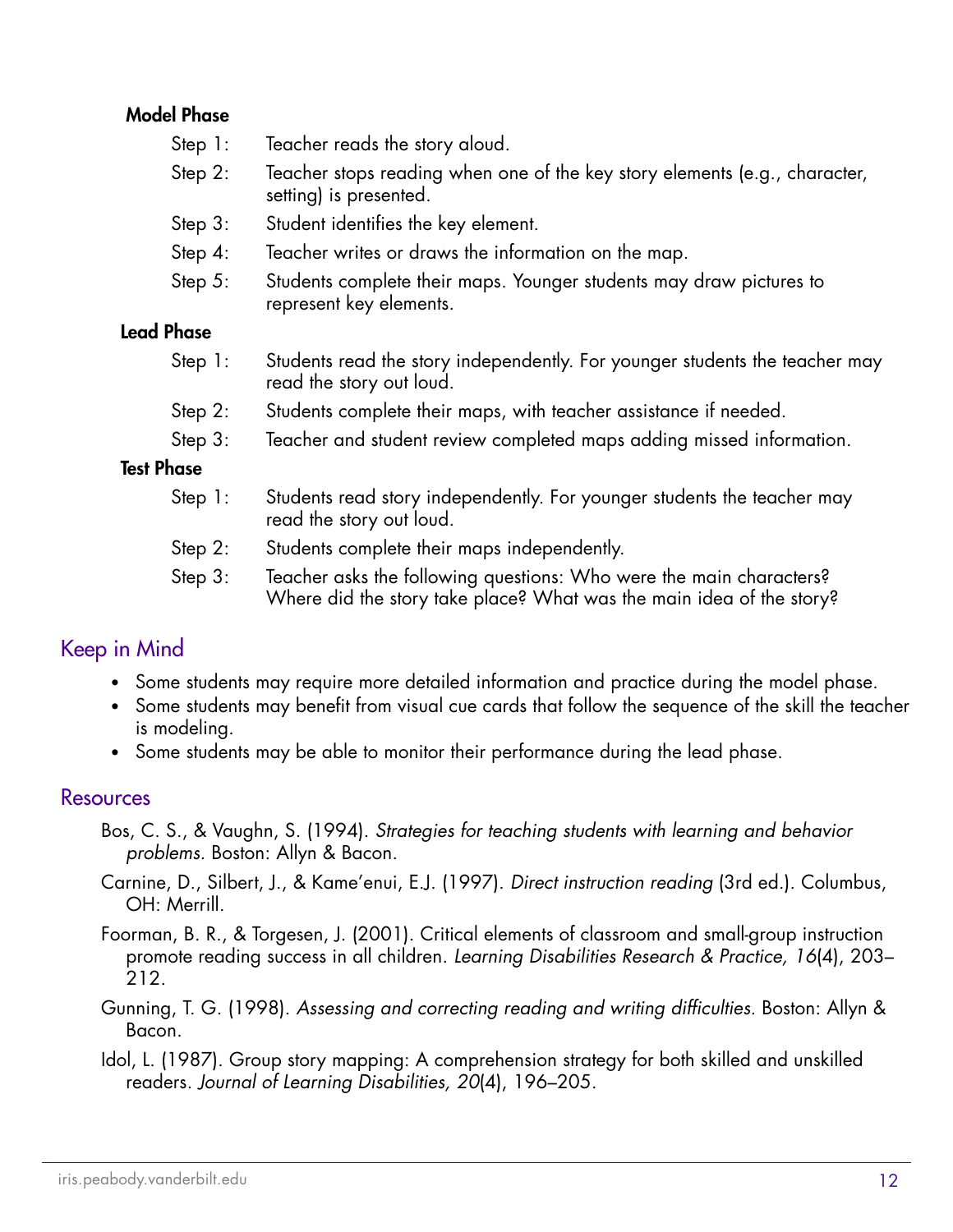- Mathes, P. G., Fuchs, D., & Fuchs, L. S. (1997). Cooperative story mapping. *Remedial and Special Education, 18*(1), 20–27.
- Taylor, B., Harris, L. A., Pearson, P. D., & Garcia, G. (1995). *Reading difficulties: Instruction and assessment* (2nd ed.). New York: McGraw-Hill.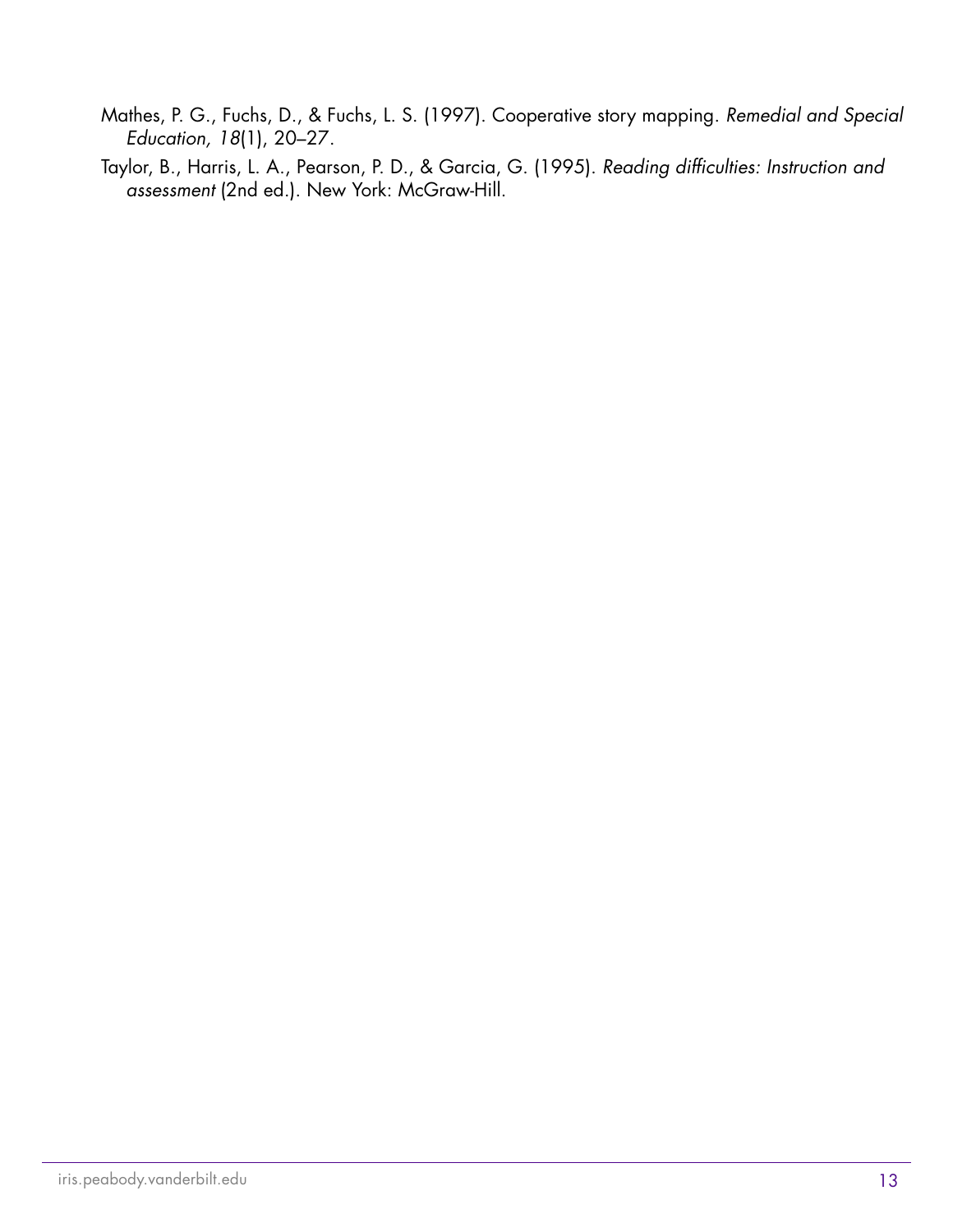

STAR SHFFT

Early Reading Peer Tutoring

#### About the Strategy

Peer tutoring is a strategy where children work together in a structured manner to practice teacher selected skills (Falk & Wehby, 2001; Hudson, Lignugaris-Kraft, & Miller, 1993). Peer tutoring formats include classwide peer tutoring or cross-age peer tutoring.

#### What the Research and Resources Say

- Peer tutoring can be effective when working with groups of students who have different instructional levels (Fuchs & Fuchs, 1998; Mortweet et. al, 1999).
- Peer tutoring provides increased, focused instructional time that is linked to improvements in reading skills (Foorman & Torgesen, 2001).
- Peer tutoring increases the opportunities to practice skills (Mathes & Babyak, 2001)
- Peer tutoring allows students to receive more feedback and encouragement from peers (Vaughn, Gersten, & Chard, 2000).
- Peer tutoring increases positive social contacts linked to improvements in social and behavioral skills for students with emotional or behavioral disorders (Falk & Wehby, 2001).
- Both the tutors and the tutees show gains in the academic area addressed during the peer tutoring session (Falk & Wehby, 2001).

#### Strategies to Implement

Research-validated models of peer tutoring include certain essential components. These components include:

- Carefully pairing students based on an instructional rationale
	- a. Cross-age peer tutoring:
		- **The older student tutors the younger student**
		- Older students with reading deficits have shown increases in their own reading skills when they tutor younger students in reading
		- Teachers need to train, supervise and provide feedback to the tutor
	- b. Classwide peer tutoring: Fuchs and Fuchs (1998) described one method for pairing students. In the Peer Assisted Learning Strategies model, teachers:
		- Rank order students in the class from the lowest to highest reader
		- Divide the class into two groups—high performers and low performers
		- Pair the students by matching the highest performer in the high group to the highest student in the low performance group. The second highest in the high group is matched to the second highest in the low group, and so forth until all students are matched.
		- Rank and match students in this way to ensure that, although at different skill levels, student pairs are not dramatically different in terms of their instructional needs.
		- Screen the partner groups further to avoid pairing students who would have difficulty working with each other.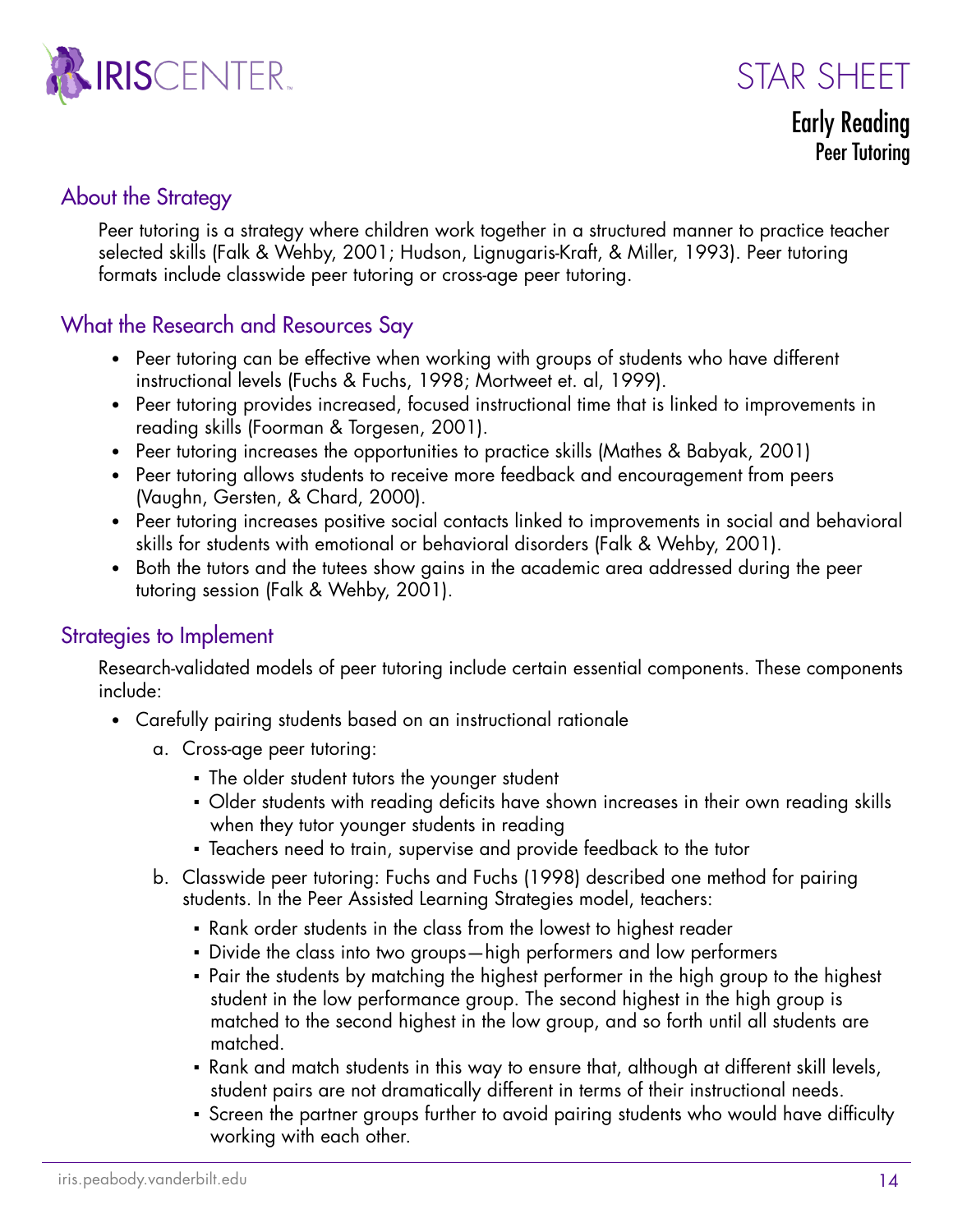- Creating a structured tutoring environment. Effective peer teaching does not occur naturally. To make certain that learning is occurring, teachers need to.
	- a. Design a focused curriculum for the student groups to follow and include:
		- **Rules for interacting**
		- Structured tasks for the tutor to guide the tutee in completing
		- **•** Specific procedures for pairs to follow
		- Methods for the tutor to provide corrective feedback for incorrect responses and positive reinforcement for correct responses
		- Methods for documenting instruction and learning
	- b. Directly teach and reinforce the tutoring procedures by:
		- Training students in the procedures
		- Utilizing the Model-Lead-Test strategy as a method to teach and reinforce the procedures
		- **•** Spreading training over several sessions
		- Monitoring students as they implement the procedures
- Reinforcing the teaching/learning behaviors that occur during the session. Before beginning the peer-tutoring activity teachers should:
	- a. Develop a plan for encouraging and reinforcing desired behaviors
		- In classwide peer tutoring, dividing the pairs into teams and awarding points for following procedures, answering correctly and interacting appropriately is one way of supporting desirable peer tutoring behavior
	- b. Develop a plan for addressing off-task or disruptive behaviors for the tutor and the tutee

#### Types of Activities to Implement

Although many types of activities can be implemented using peer tutoring, the following types of peer tutoring activities have been researched for use with early readers:

#### Letter/ Sound Identification:

As letters sounds are introduced, partners practice identifying the new letter sound and reviewing previously taught letter sounds. This format can also be used when teaching and practicing letter blends.

#### Rhyming:

Using picture cards or sheets, partners work together to identify words that rhyme. Playing word games with onset rhyme and using word sorts to identify word families are other rhyming activities that can occur during peer tutoring.

#### Blending & Segmenting:

Peer partners can use a blending activity called "Say it Slow. Say it Fast" where one partner holds up a word card and the other partner sounds out the word slowly (e.g. /rrrrr/aaaaa/ttttt/) and then says it fast (e.g., /rat). Another activity involves sound boxes. Sound boxes can be anything from small blocks to linking cubes. A student drags one box down for each sound that is said. The boxes are lined up as the word is completed. For example, for the word "hat" you would drag down three boxes—/hhhhhh/ /aaaaaaaaa/ /t/.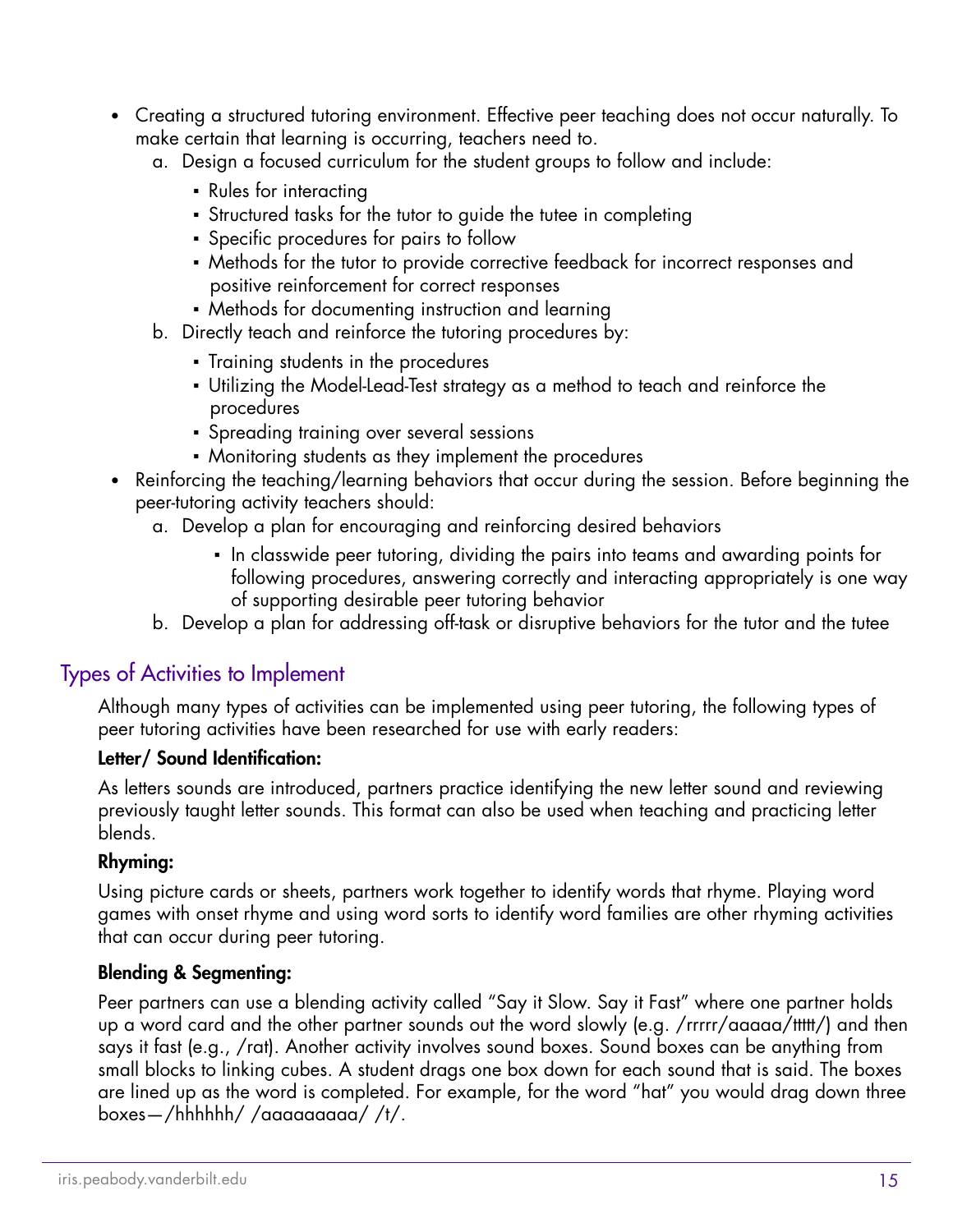#### Partner Reading:

Readers are paired such that the slightly higher reader of the pair acts as a model for the lower reader. Passages are read aloud with help given by the partner as needed. The lower reader then reads the same passage. Students may find it rewarding to chart the number of words they read per minute. This form of repeated reading has been found to help increase reading fluency.

#### Predicting:

With their partner, prior to reading, the student can make predictions based upon the story title, a scanning of story pictures, or from past experience with the topics, themes, or characters in the story. (Also see Comprehension Strategies STAR Sheet)

#### Summarizing:

Summarizing in the form of paragraph shrinking is appropriate for the end of first grade and beyond. This technique is designed to help students identify the main idea of a paragraph or story. Students are asked to name the who or what of the story. Then they are asked to determine the most important thing about the who or the what. Finally, they need to say it in ten words or fewer. (Also see Comprehension Strategies STAR Sheet)

#### Sight Words:

Students can work in pairs with flash cards or word sheets to practice new sight words (high frequency or irregular words) and review previously taught words. This practice can include individual words and short sentences containing the sight words.

#### Keep in Mind

- The purpose of peer tutoring should be to reinforce concepts or skills that have previously been taught.
- It is important that students practice the sounds correctly when working independently of the teacher. To ensure correct practice, the front of the flash card could have the letter and the back of the flash card could have a representational picture. For example, on the back of the "s" card could be a picture of Sam the Snake.
- Research has demonstrated the effectiveness of reciprocal tutoring in which the stronger student acts as a tutor and the lower achieving student as the tutee. After correctly completing or responding, the lower achieving student assumes the role of tutor.
- Tutors should be provided prompts of how to respond when the partner answers incorrectly (e.g., the tutor may be instructed to state the correct answer and then have the tutee restate the answer, or the tutor may be provided a hint or a reminder statement to use when the tutee is having difficulty).
- Tutors should have the correct answer available to them and students should document the number of correct and incorrect responses that occur during a session.
- One of the reasons peer tutoring is effective is the existence of a strong peer model, but research has shown that the most important element is the increased, focused instructional time that this one-on-one model fosters.
- Quality peer tutoring sessions are less dependent upon the high/low match than they are on the structure of what occurs during that tutoring session.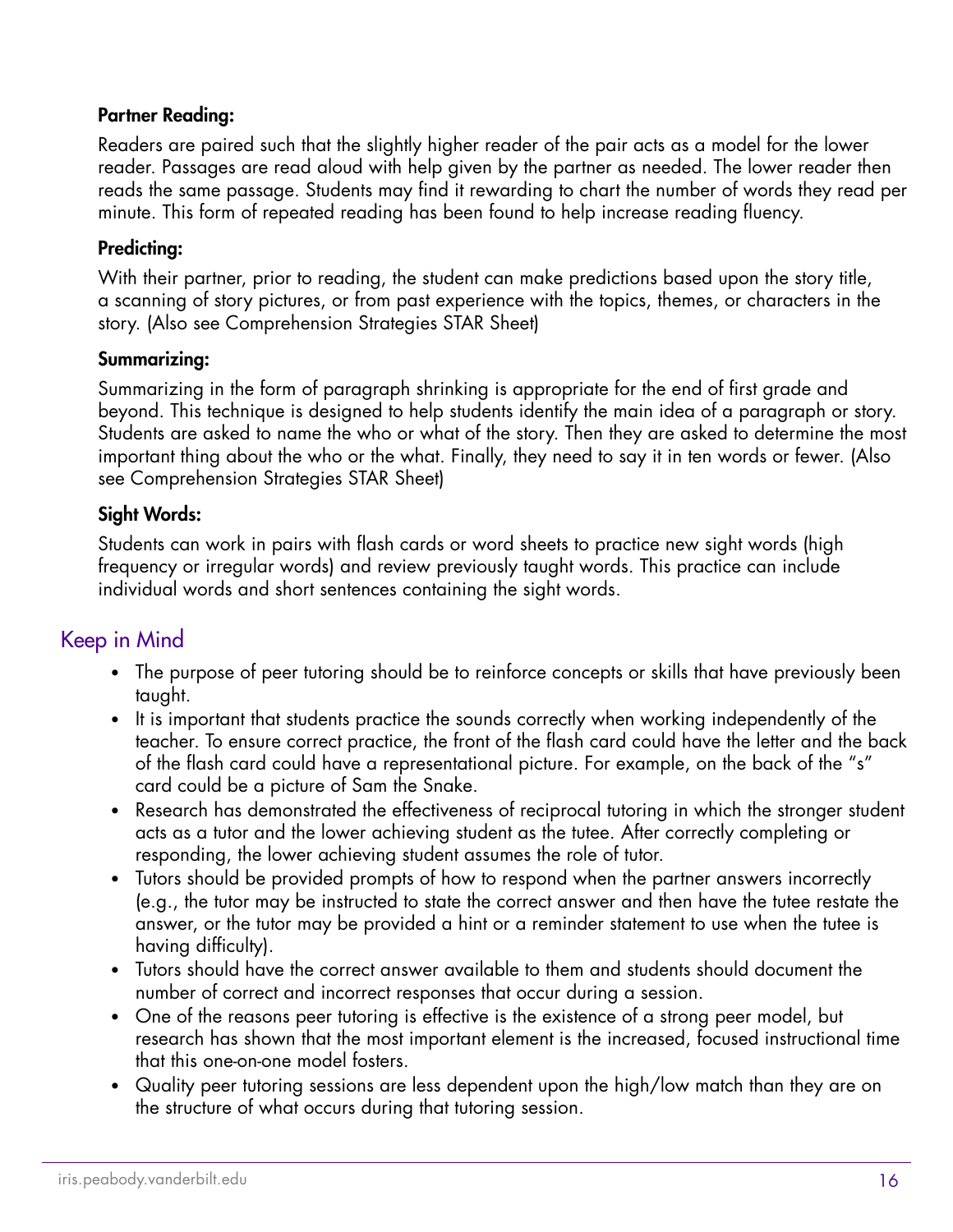#### **Resources**

- Faulk, K. B., & Wehby, J. H. (2001). The effects of peer-assisted learning strategies on the beginning reading skills of young children with emotional or behavioral disorders. *Behavioral Disorders*, *26*(4), 344–359.
- Foorman, B. R., & Torgesen, J. (2001). Critical elements of classroom and small-group instruction promote reading success in all children. *Learning Disabilities Research & Practice*, *16*(4), 203– 212.
- Fuchs, L. S., & Fuchs, D. (1998). General educators' instructional adaptations for students with learning disabilities. *Learning Disabilities Quarterly*, *21*, 23–33.
- Hudson, P., Lignugaris-Kraft, B., & Miller, T. (1993). Using content enhancements to improve the performance of adolescents with learning disabilities in content classes. *Learning Disabilities Research & Practice*, *8*(4), 106–126.
- Mathes, P. G., & Babyak, A. E. (2001). The effects of peer-assisted literacy strategies for first-grade readers with and without additional mini-skills lessons. *Learning Disabilities Research & Practice*, *16*(1), 28–44.
- Mortweet, S. L., Utley, C. A., Walker, D., Dawson, H. L., Delquadri, J. C., Reddy, S. S., Greenwood, C. R., Hamilton, S., & Ledford, D. (1999). Classwide peer tutoring: Teaching students with mild mental retardation in inclusive classrooms. *Exceptional Children*, *65*, 524– 536.
- Taylor, B., Harris, L. A., Pearson, P. D., & Garcia, G. (1995). *Reading difficulties: Instruction and assessment* (2nd ed.). New York: McGraw-Hill.
- Vaughn, S., Gersten, R., & Chard, D. J. (2000). The underlying message in LD intervention research: Findings form research syntheses. *Exceptional Children*, *67*(1), 99–114.
- Yopp, H. K. (1992). Developing phonemic awareness in young children. *Reading Teacher*, *45*(9), 696–703.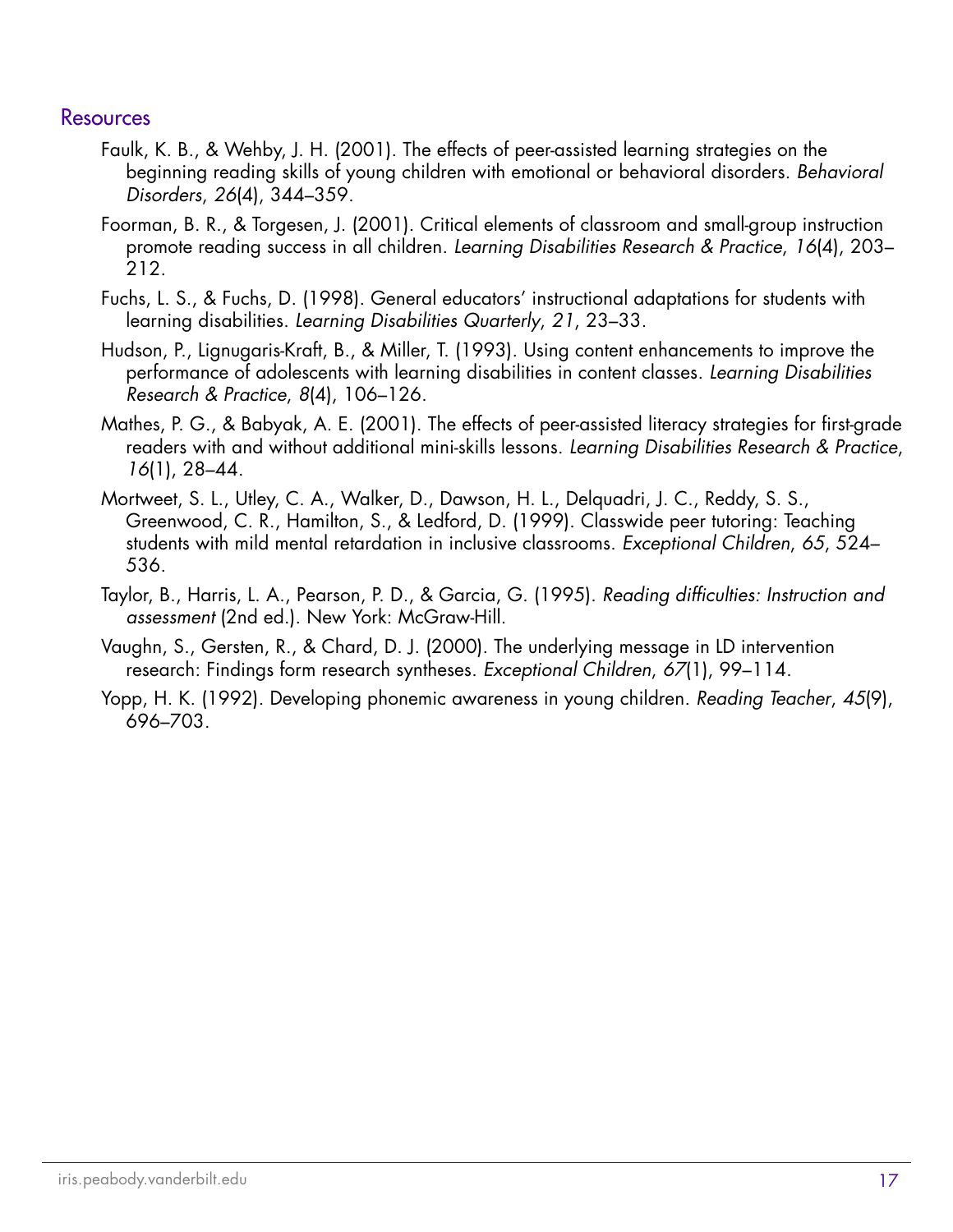



Early Reading Repeated Reading

#### About the Strategy

**Repeated reading** of familiar text is a strategy to increase reading fluency. A fluent reader has developed automatic word recognition skills, which allows the reader to spend more of his or her energy on comprehension and less on decoding (Levy, Coleman, & Alsman, 2002).

#### What the Research and Resources Say

- Repeated reading has been shown to assist students reading below grade level to make gains in fluency and reading comprehension skills (Bos & Vaughn, 1998).
- Students who struggle to decode words have less short-term memory available for comprehension (Taylor, Harris, Pearson, & Garcia, 1995).
- Fluent readers practice reading (Levy et al., 2002).
- Reading rate and accuracy rates increase using repeated reading (Taylor et al., 1995).

#### Strategies to Implement

- Provide explicit instruction on the repeated reading procedure.
- Keep passages short and interesting.
- Individual words or short sentences can also be used during repeated reading practice.
- Monitor student progress by assessing the number of words read correctly per minute. For example, have students count the number of words read correctly per minute and then graph their word counts. Both the teacher and student can then monitor the student's progress.
- Remind students that comprehension is important.
- Review comprehension questions or reading discussions after the repeated reading practice.
- Repeated reading can be implemented using a partner reading or a group repeated reading format (Taylor et al., 1995).
	- a. Partner Reading: Partner reading is a form of peer tutoring (see accompanying STAR Sheet). To practice fluency, the passage should be on the reading level of the less fluent reader. The higher-level reader reads a passage first to act as the model. The less fluent reader then reads the passage with help from the partner as needed (Levy et al., 2002).
	- b. Group Repeated Reading: First, the teacher reads the passage line-by-line acting as the model reader while students follow along in their books. Next, students echo each sentence or paragraph that the teacher reads. Finally, the teacher and the students read the passage together. For early readers it is best that the passage has a strong rhyme, rhythm, or sequence pattern. Once the full passage is read as a group, the students can continue to practice the passage during partner reading or independent practice (Taylor et al., 1995).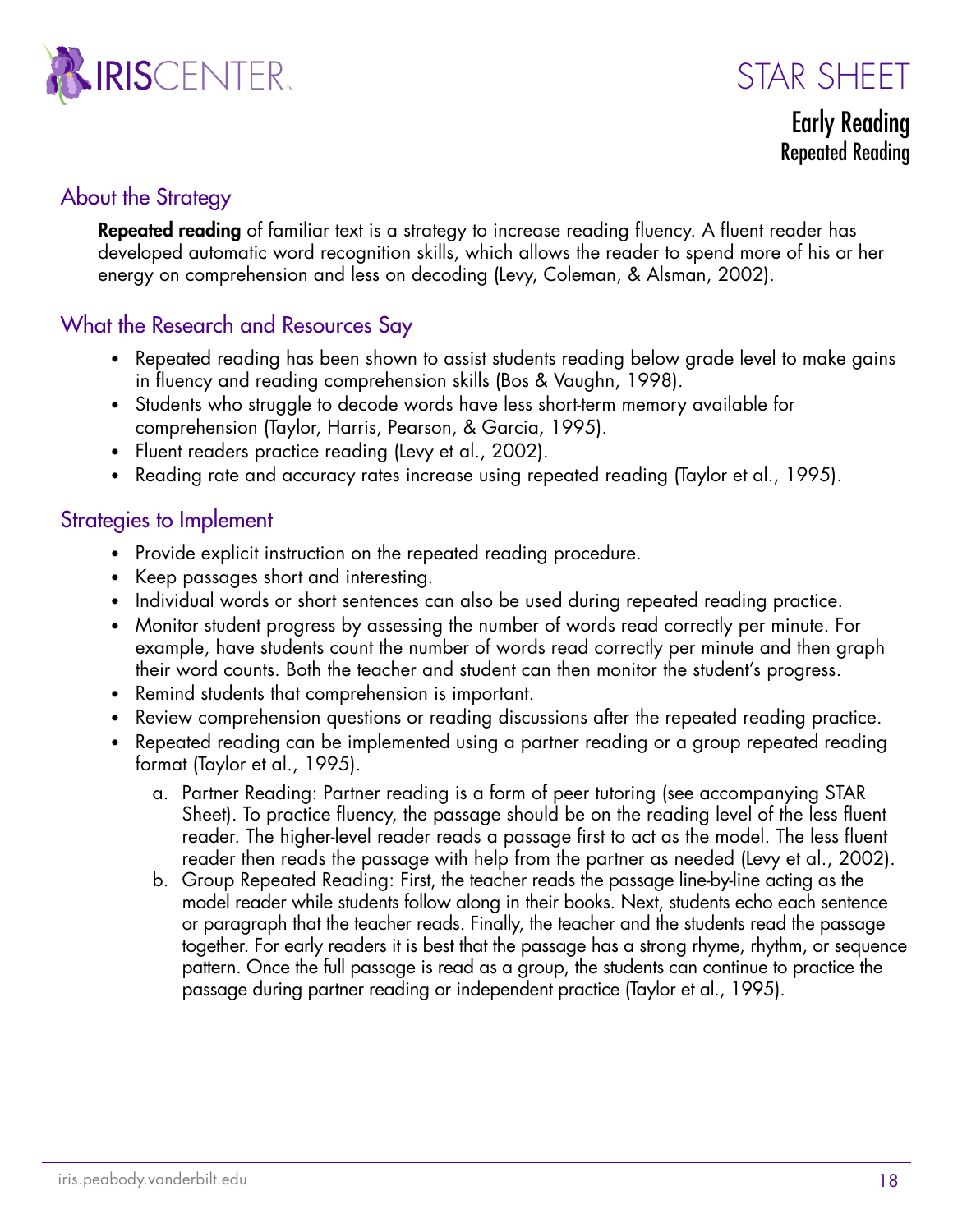#### Types of Activities to Implement

#### Word Wall:

Create a word wall for sight words (high frequency or irregular words). Make use of the word wall by creating games and activities that encourage or require students to use the wall. Additionally, encourage students to refer to the wall during independent reading or writing activities.

#### *Word Wall Activities:*

- 1. Use the words in a sentence—Connect the words with meaning by modeling the word in a sentence and having students create their own sentences with the words. These sentences can then be used during partner reading.
- 2. Chant the words—Create a rhythm through clapping, snapping, or chanting for the students to say the words. This is a great opportunity for students to be out of their seats! Include spelling the word along with stating the word in your chants.

#### Flash Cards:

Create flash cards with the sight words on them. Students can work in pairs—one "flashes" the card and the other one reads the word. Students can place the correctly identified words in one pile and missed words in another. Points can be assigned for correctly identified words and students can track their gains on a chart.

#### Reader's Theater:

Young students enjoy acting out stories they read. Repeated reading can be implemented as children practice reading their parts with partners or in small groups. The students can then act out the story for the rest of the class or for their parents (Levy et al., 2002).

#### Keep in Mind

- Make sure that students can correctly say new words and have ample opportunities for practicing the words correctly prior to having the words appear in repeated reading passages.
- To avoid boredom, the same passage should be read only three to five times in a single lesson.
- Passages should begin at a reading level that students can read with relative ease.
- Students can use recorded books on tape during repeated reading practice by using the recording as the model and then recording themselves reading the same passage. Students can listen to themselves and count the number of words they read correctly.
- Taping students as they read also provides a record for the teacher to use to assess progress.

#### **Resources**

Bos, C.S., & Vaughn, S.(1998). *Strategies for teaching students with learning and behavior problems* (4th ed.).Boston: Allyn & Bacon.

Cunningham, P. M. (1999). *The teacher's guide to the four blocks*. NC: Carson-Dellosa.

- Levy, S., Coleman, M., & Alsman, B. (2002). Reading instruction for elementary students with emotional/behavioral disorders: What's a teacher to do? *Beyond Behavior*, *11*(3), 3–10.
- May, F. B. (1998). *Reading as communication: To help children write and read*. Upper Saddle River, NJ: Merrill/Prentice Hall.
- 19 Taylor, B., Harris, L. A., Pearson, P. D., & Garcia, G. (1995). *Reading difficulties: Instruction and assessment* (2nd ed.). New York: McGraw-Hill.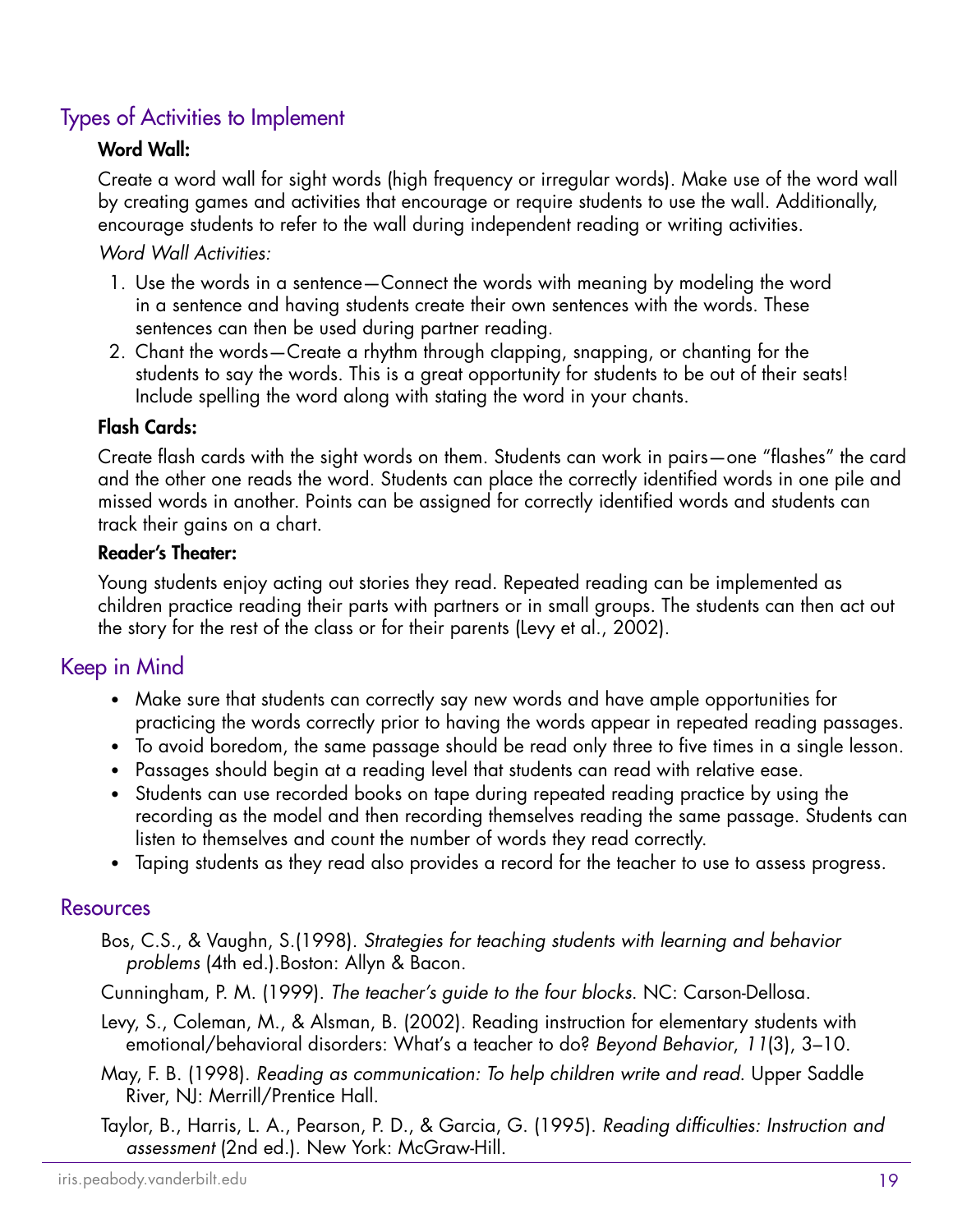



#### Early Reading Research-Based Reading Resources

#### Reading Resources

These **reading resources** are research-based reading programs that are available. Each program is described and a Website provided. In addition, each program is tied to the STAR strategy(ies) with which it corresponds.

**Collaborative Strategic Reading** (CSR) is a research-based program developed by Janette Klingner, Jeanne Schumm, and Sharon Vaughn of the University of Texas. In CSR, the teacher models specific comprehension strategies (preview, click and clunk, get the gist, and wrap up) to the whole class and the students practice these strategies in small cooperative groups. For more information see the Meadows Center for Preventing Educational Risk at: http://www.meadowscenter.org/library/resource/collaborativestrategic-reading-for-adolescents-with-ld. Informational materials are also available on the IRIS Website in the module CSR: A Reading Comprehension Strategy: [https://iris.](https://iris.peabody.vanderbilt.edu/module/csr/) [peabody.vanderbilt.edu/module/csr/](https://iris.peabody.vanderbilt.edu/module/csr/).

 $\bigstar$  comprehension strategies

**Direct Instruction** (DI) is a research-based method of instruction developed by Siegfried Engelmann, PhD, of the University of Oregon. DI is explicit, intensive, and teacherdirected. The instructional materials are scripted, sequenced, and provide for frequent verbal responses from students. For more information on DI see the National Institute for Direct Instruction at: http://www.nifdi.org

 $\star$  MODEL-LEAD-TEST

National Center on Improving Literacy provides parent brochures on tips to help children read. Brochures can be requested or downloaded from the Website at: [https://](https://improvingliteracy.org/family) [improvingliteracy.org/family.](https://improvingliteracy.org/family)

**THE INDEPENDENT PRACTICE** 

- PALS (Peer-Assisted Learning Strategies) is a highly researched form of classwide peer tutoring that was developed by Doug Fuchs, PhD, and Lynn Fuchs, PhD, professors of special education at Peabody College of Vanderbilt University. The strategy is designed to complement existing reading curriculums in kindergarten through sixth grade classrooms. There is also a PALS program for the high school level. For more information see the PALS Website at:<https://frg.vkcsites.org/what-is-pals/>. Informational materials are also available on the IRIS Website in the Module PALS: A Reading Strategy for Grades K-1 http://iris.peabody.vanderbilt.edu/module/palsk1/
	- $\star$  COMPREHENSION STRATEGIES
	- $\bigstar$  REPEATED READING

**Project I Can Read** (or ICARE) involves teachers using research-based instructional procedures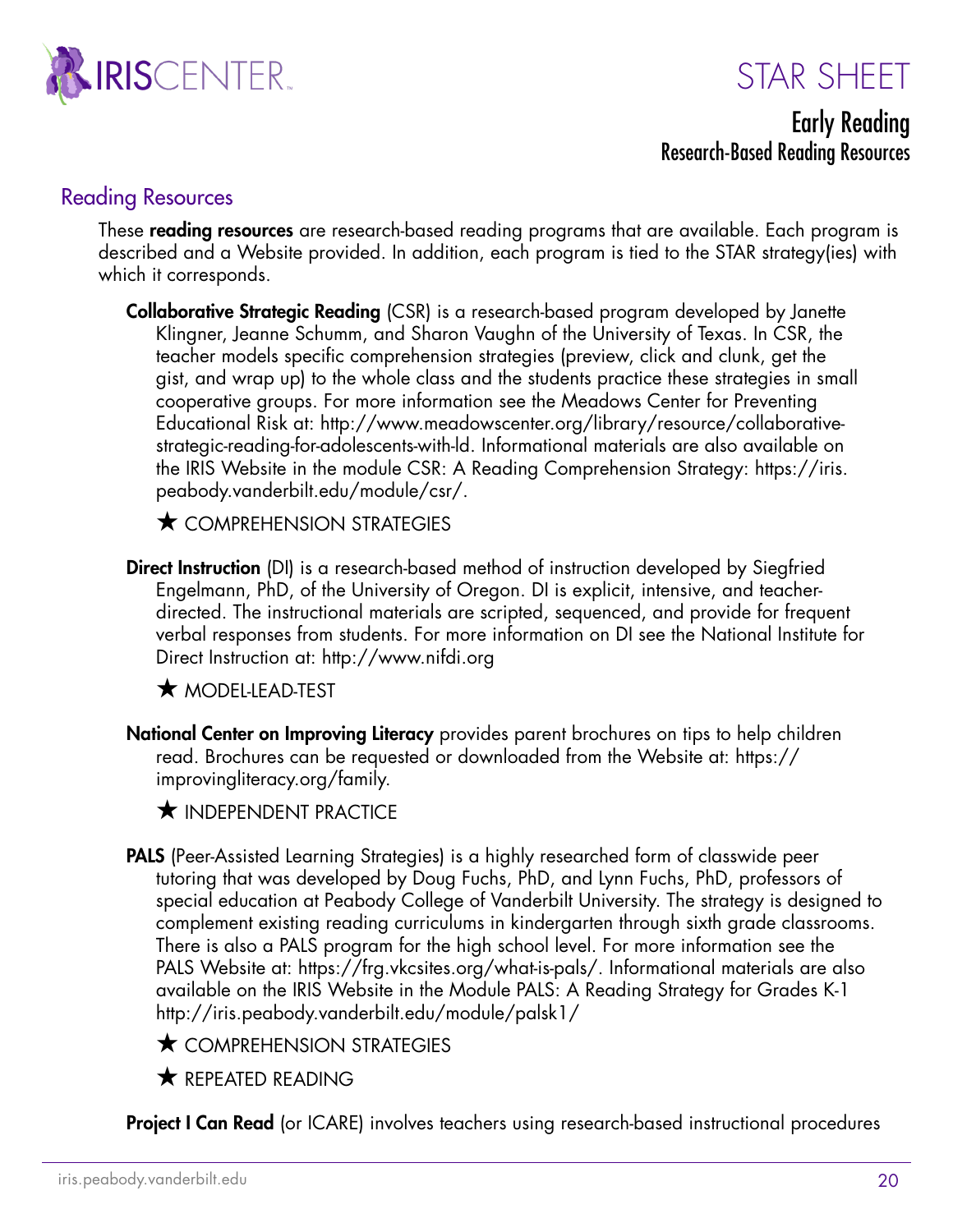that help struggling students learn specific reading skills during small group instruction. These instructional procedures include modeling, guided practice, and independent practice. This program is being researched and developed by Dr. Diane Pedrottry Bryant of the University of Texas.

- $\bigstar$  comprehension strategies
- $\star$  MODEL-LEAD-TEST
- $\bigstar$  REPEATED READING
- Reading Mastery Plus (SRA) is a reading program incorporating the Direct Instruction method. The fundamentals of reading are the focus of the activities, including oral language, phonemic awareness and phonics skills. The instructional method is clear, explicit, and requires active participation from the students. To learn more, review the What Works Clearinghouse at [https://ies.ed.gov/ncee/wwc/Docs/InterventionReports/](https://ies.ed.gov/ncee/wwc/Docs/InterventionReports/wwc_readmast_081010.pdf) [wwc\\_readmast\\_081010.pdf](https://ies.ed.gov/ncee/wwc/Docs/InterventionReports/wwc_readmast_081010.pdf).

 $\bigstar$  comprehension strategies

School-Home Links Reading Kit is an online activity kit to provide teachers with literacy activities for parents to complete with their children at home. It was developed by the Compact for Literacy Initiative from the U.S. Department of Education. Activities are available online for kindergarten through third grade and can be located at: <https://www.readingrockets.org/guides/compact-reading>.

**K** INDEPENDENT PRACTICE

 $\bigstar$  FARIY READING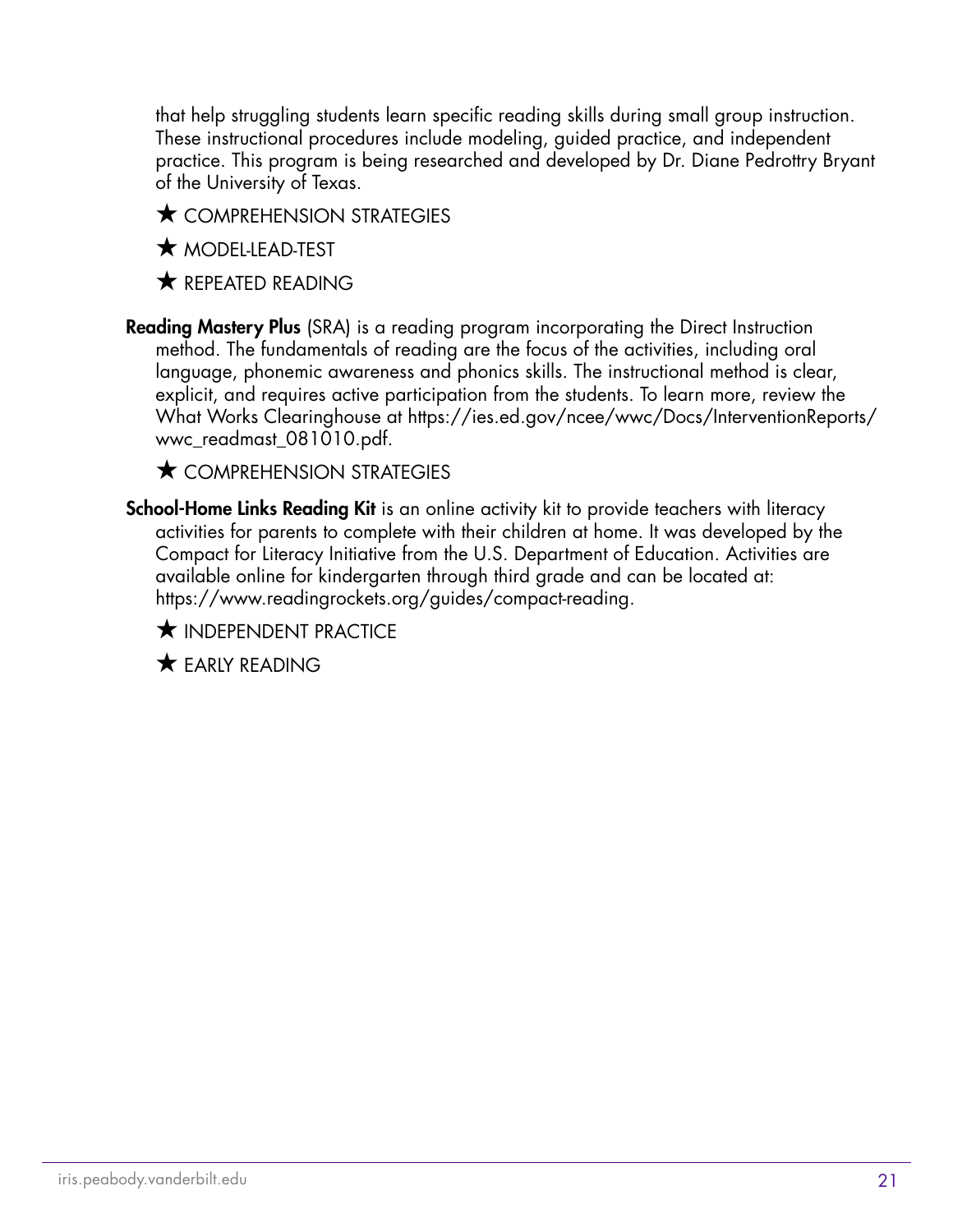

CASE STUDY

Early Reading Level A • Case 1

#### Background

Student: Luke Age: 6.8 Grade: 1 Focus: Phonemic Awareness

#### Scenario

Phonemic awareness is the ability to identify the sounds that make up words. Phonemes are the individual sounds that make one word distinct from another. When we write out phonemes, or the sounds of words, letters or words are placed between slashes (/t/). For example, the word "cat" would be represented by /k/ /a/ /t/ in phonemic spelling.

By the middle of the school year, most first graders are able to demonstrate their phonemic awareness through the following kinds of activities: (a) creating rhyming words; (b) identifying initial and final sounds in spoken words; (c) adding, deleting, or changing selected sounds in words (e.g., "Change the /s/ in /sun/ to /r/" or "Say /bat/ without the /b/"). Luke has difficulty with all of these tasks, and is beginning to show his frustration by disrupting class during reading activities, complaining, and roaming around the room. Luke does well during math class, likes to be read to, and enjoys helping others. His teacher attended an inservice on instructional strategies and wants to use these new strategies to help Luke achieve his goals:

- Generate a corresponding rhyming word when presented with a three- phoneme prompt (e.g., cat–hat; fish–wish)
- Identify initial and final phonemes in three-phoneme words
- Blend and segment three-phoneme words (e.g.,  $/d//o//g/$ ,  $/f//i//sh/$ )

#### Possible Strategies

- Model-Lead-Test
- Independent Practice

## $\mathscr{P}$  Assignment

- Read the STAR sheets on each possible strategy.
- Select one strategy and write a summary of the strategy.
- Describe how the selected strategy would help Luke meet his goals.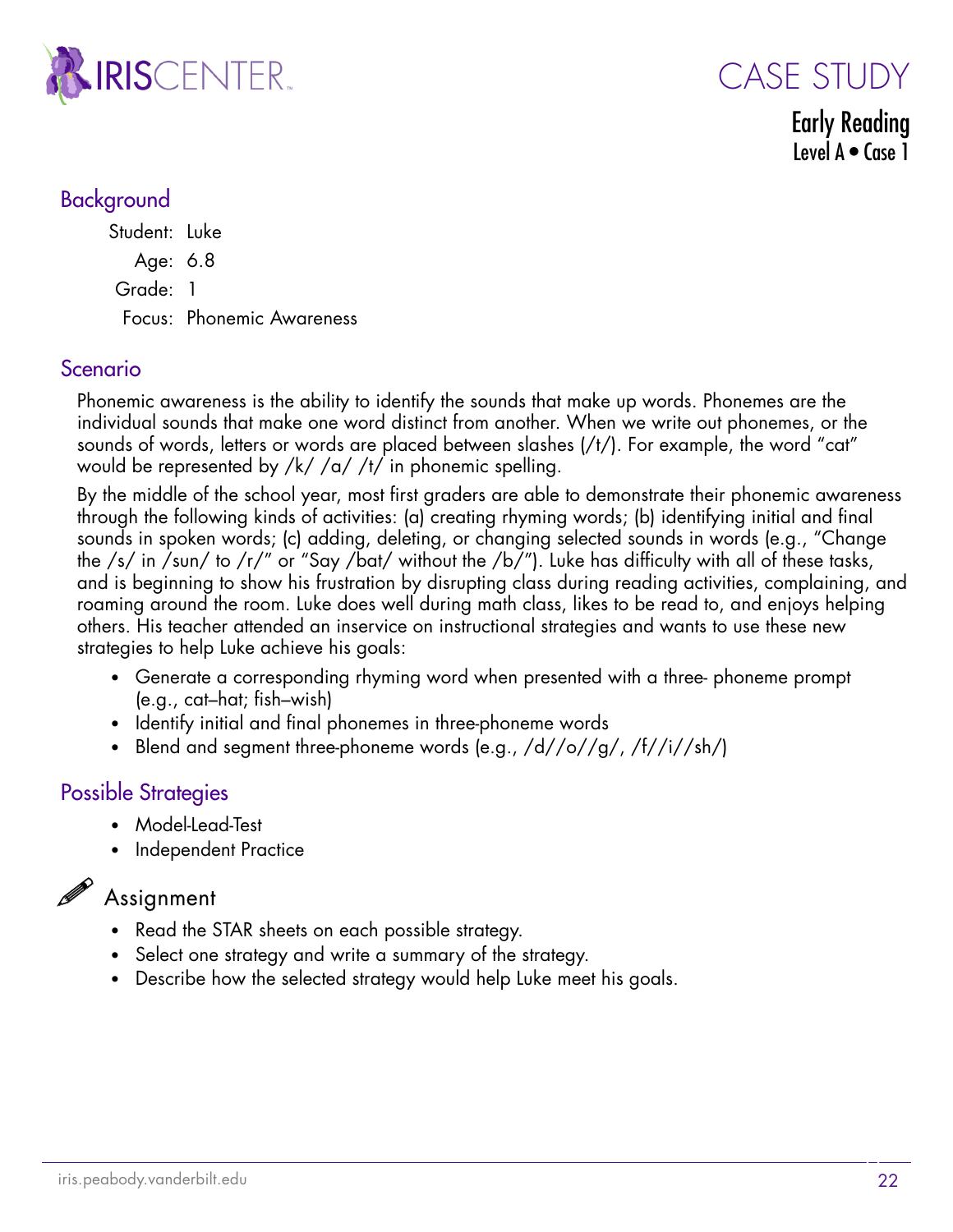

Early Reading Level  $A \bullet \text{Case } 2$ 

CASE STUDY

#### Background

Student: Tawanna Age: 5.8 Grade: K Focus: Rhyming Words

#### Scenario

Most students in the kindergarten class are able to identify rhyming words with short vowel sounds. It is November and Tawanna is still having difficulty rhyming CVC (consonant - vowel - consonant) words such as cat, hat, run, fun, hop, and mop. Tawanna is able to match upper and lower case letters and identify consonant letter sounds. However, when working on rhyming and vowel letter sound activities, Tawanna's frustration is beginning to show. Tawanna's teacher understands that the ability to rhyme words supports reading development, and she is going to try some strategies to help Tawanna achieve her goals, which are:

- Given a list of CVC words, Tawanna will match the rhyming words.
- Given a CVC word, Tawanna will produce rhyming words.

#### Possible Strategies

- Independent Practice
- Model-Lead-Test

#### $\mathscr{P}$  Assignment

- Read the STAR sheets on each possible strategy.
- Summarize the components of each strategy. Be sure to include how each strategy will support Tawanna and what the benefits are to using each strategy.
- Using one or more of these strategies, describe an independent practice activity that could be used to assist Tawanna in achieving her goals.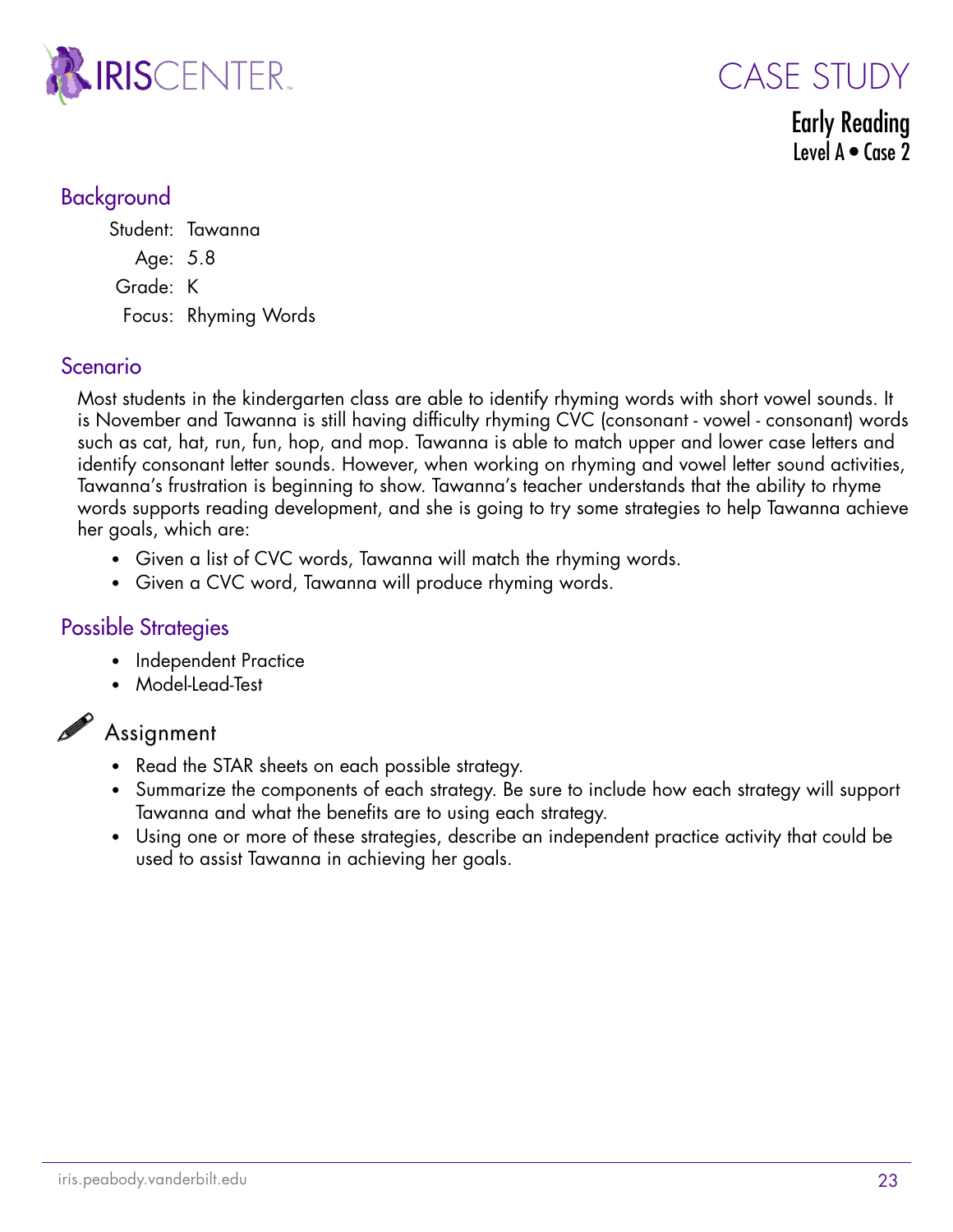

CASE STUDY

Early Reading Level  $A \bullet \text{Case } 3$ 

#### Background

Student: Greg Age: 6.2 Grade: 1 Focus: Sight Words

#### Scenario

Most of the first graders in Greg's class are able to recognize common irregular and high frequency words like "and," "has," "is," "a," "the," "was," "to," "have," and "said." These words are often referred to as sight words. Greg still has difficulty when he encounters these words. His teacher met with his former kindergarten teacher early in the school year to review his progress. His kindergarten teacher reported that while he took more time to master reading goals compared to his peers, he worked hard and was able to achieve mastery. His teacher is concerned that though he is trying hard, he has not mastered the sight words for first grade. His teacher realizes that she must use new strategies to help Greg meet his instructional goal:

• Shown sight words, Greg will state the word automatically.

#### Possible Strategies

- Peer Tutoring
- Repeated Reading
- Independent Practice

### $\mathscr P$  Assignment

- Read the STAR sheets for each of the three possible strategies.
- Summarize the components of each strategy. Be sure to include how each strategy will support Greg and what the benefits are to using each strategy.
- Using the Internet or a reading reference guide, find a list of sight words. Group the words into groups of five and decided which words you would introduce first, second, and so forth. Create a new list that reflects your grouping. Be sure to identify your source (Website or reference book).
- Then, select one strategy and describe an activity from this strategy that would help Greg meet his goal for the first group of five words from your list.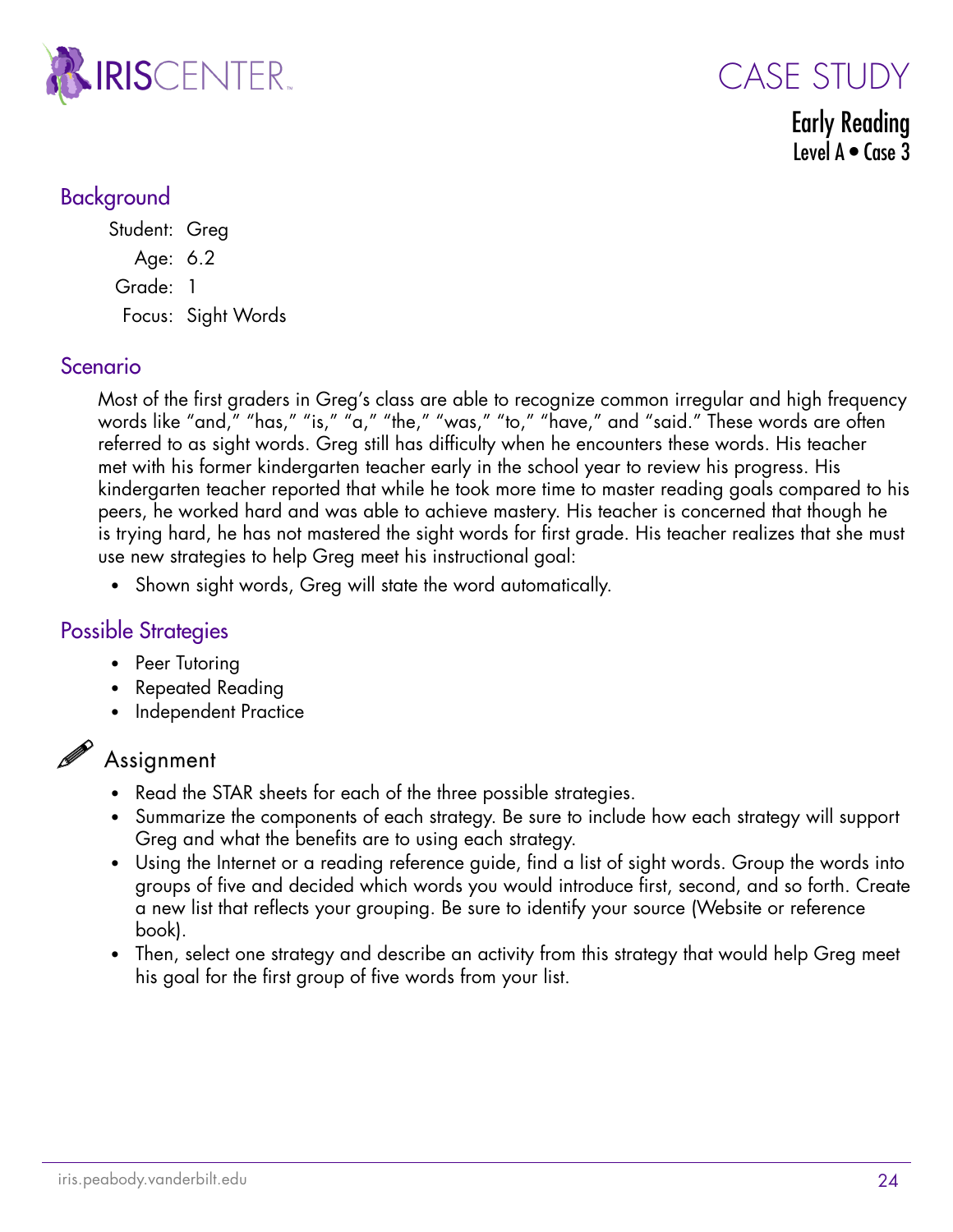

CASE STUDY

Early Reading Level  $A \bullet C$  ase 4

#### Background

Student: Orlando Age: 7.0 Grade: 1 Focus: Comprehension

#### Scenario

Orlando is an active child who arrives to school every day with a smile and a hug for his teacher. He enjoys group activities and likes to sing and draw. Though the class has been working on comprehension skills all year, Orlando is unable to answer simple comprehension questions (e.g., main idea, main characters) when reading independently. As the end of the school year nears, his teacher has become concerned about his lack of progress. During a consultation with the reading specialist, several strategies were discussed and the following instructional goals were developed for Orlando:

- Given a brief reading passage on his instructional level, Orlando will read the passage and be able to retell the main events.
- Given a prompt, Orlando will be able to employ the following comprehension strategies: predicting, summarizing, questioning.
- Given a brief reading passage on his instructional level, Orlando will read the passage and be able to retell the main components of a story (e.g., characters, setting, outcomes).

#### Possible Strategies

- Graphic Organizers
- Repeated Reading
- Comprehension Strategies

#### Assignment

- Read the STAR sheets for each of the three possible strategies.
- Summarize the components of each strategy. Be sure to include how each strategy will support Orlando and what the benefits are to using each strategy.
- Select a children's story (e.g., "The Three Little Pigs") and develop a graphic organizer to be used with the story to help Orlando identify the story's main components.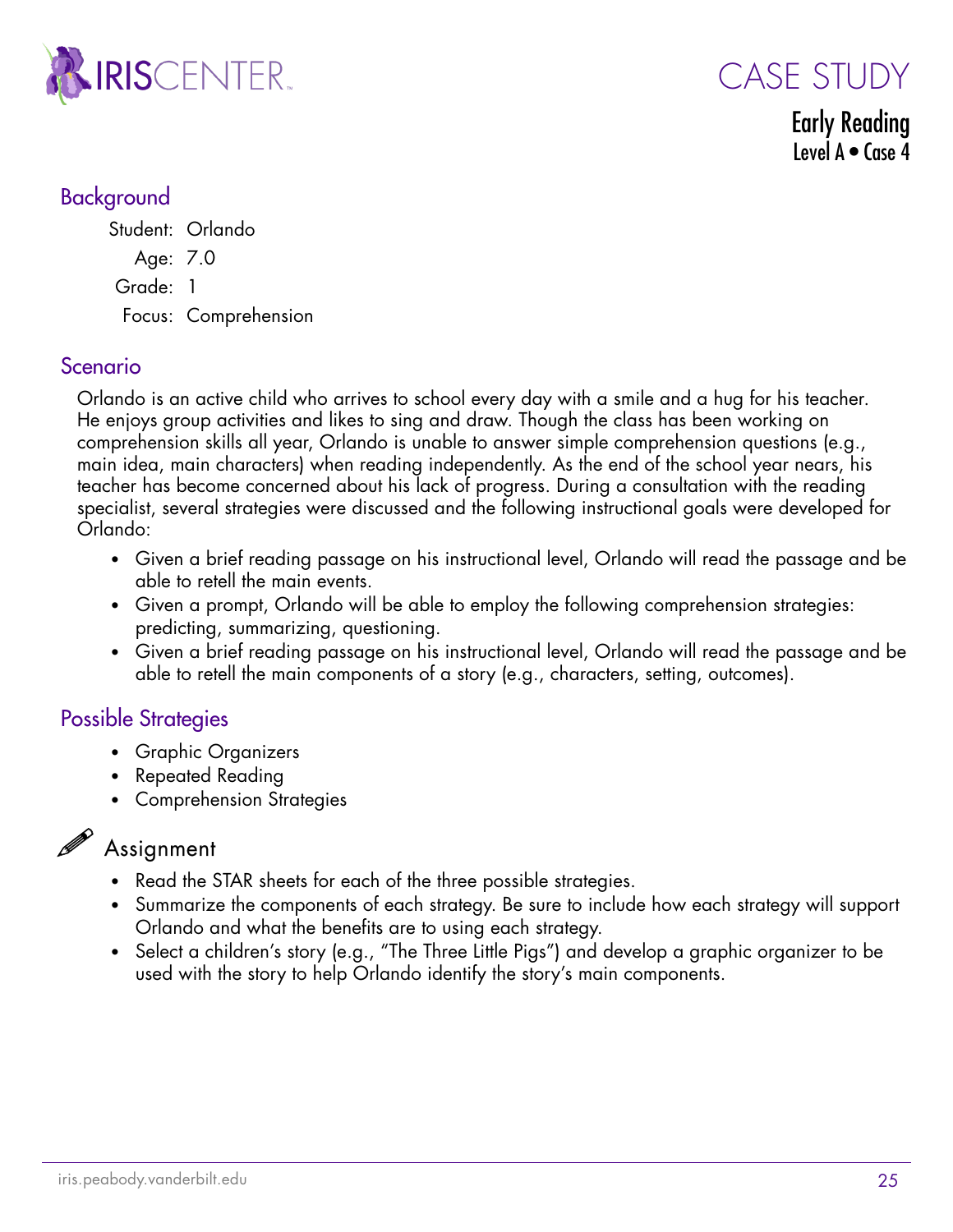



Early Reading Level  $A \bullet \text{Case } 5$ 

#### Background

Student: Teresa Age: 6.0 Grade: K Focus: Sequencing

#### Scenario

One of the most important aspects of reading comprehension is the ability to sequence a story. Most kindergarten students are able to sequence three or four events after listening to a story. Teresa is able to identify what happened at the beginning and the end of a story, but has difficulty sequencing the middle of a story. Most students have mastered sequencing skills and her teacher is concerned about Teresa's lack of progress. Teresa can identify and match upper and lower case letters and enjoys rhyming activities. Her teacher has developed the following goal for Teresa:

• After listening to a story, Teresa will recall three or four sequenced events.

#### Possible Strategies

- Peer Tutoring
- Independent Practice
- Graphic Organizers
- Comprehension Strategies

# $\mathscr{P}$  Assignment

- Read the STAR sheets for each of the four possible strategies.
- Select one strategy and summarize its components. Be sure to include why you think this strategy will be effective for helping Teresa reach her goal.
- Choose one activity from the selected strategy STAR sheet. Describe the activity, explain how it will help Teresa, and outline what materials you would need to prepare or gather in advance in order to teach that activity to Teresa.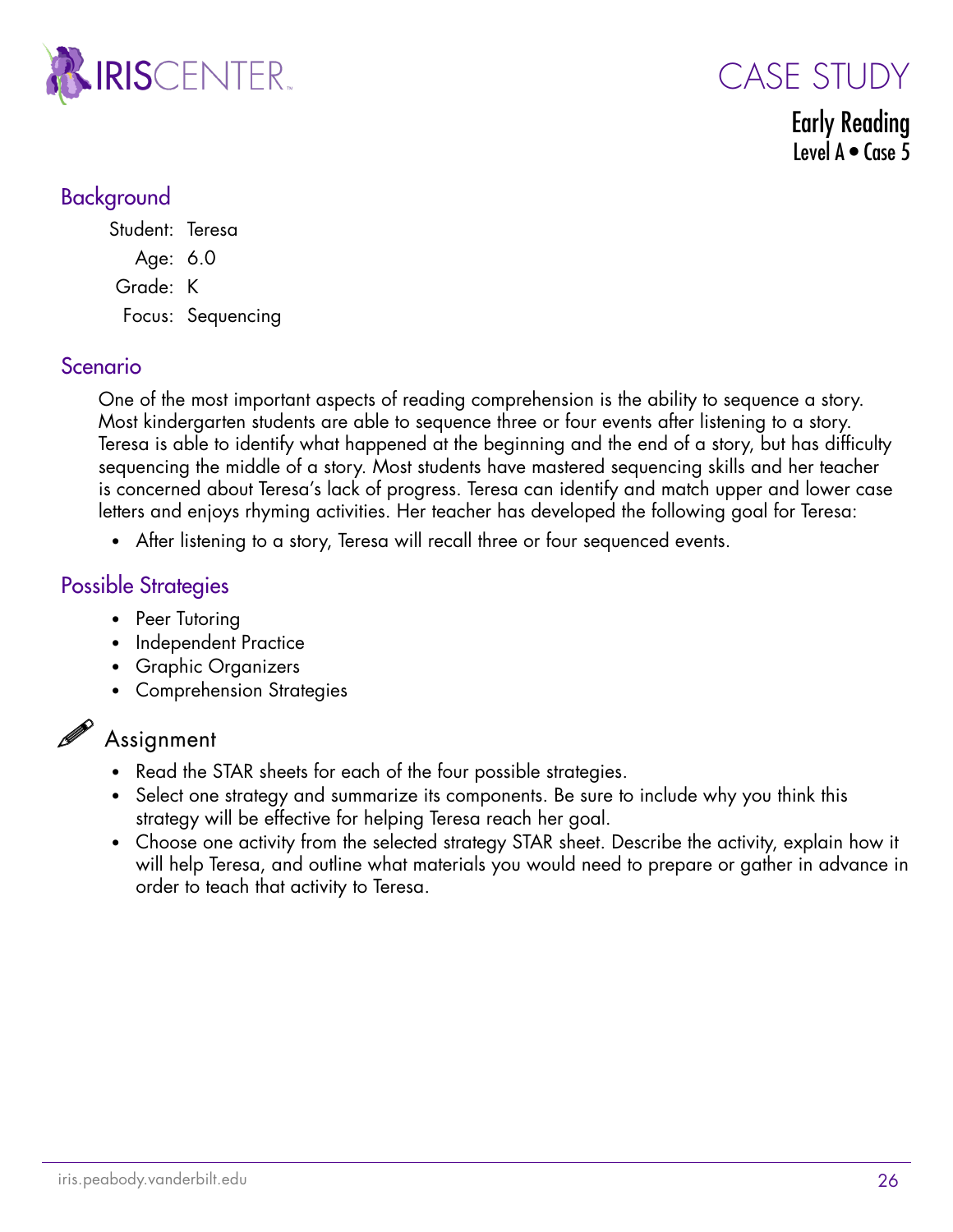

#### CASE STUDY Early Reading Level  $B \bullet C$ ase 1

#### Background

Student: Raymond

Age: 6.1

Grade: K

#### Scenario

Raymond is having difficulty mastering basic reading skills and his teacher is concerned. Most of the students are able to rhyme CVC (consonant-vowel-consonant) words. However, Raymond is having difficulty identifying rhyming words. He can match all upper and lower case letters and can identify all upper case letters. Raymond has trouble with lower case letters, he mixes up /b/ and /d/, /g/ and /j/, /m/ and /n/, and /p/ and /q/. His teacher is also concerned about Raymond's comprehension skills. He enjoys listening to stories and is able to identify the characters and setting of the story. He is able to identify what happened at the beginning and at the end of the story, but has difficulty sequencing the middle of a story. His teacher has spoken with his parents about the possible need for additional support and his parents have agreed to help at home with any activity the teacher sends home. The following are goals for Raymond to achieve:

- Given a list of CVC words, Raymond will match the rhyming words.
- Given a CVC word, Raymond will produce rhyming words.
- Identify lower case letters.
- After listening to a story, Raymond will identify the main idea(s).
- After listening to a story, Raymond will sequence three or four events.

#### Possible Strategies

- Model-Lead-Test
- Peer Tutoring
- Independent Practice
- Comprehension Strategies
- Graphic Organizers
- Repeated Reading

# $\mathscr{P}$  Assignment

- Review the STAR sheets for each of the six possible strategies.
- Select two strategies that will help Raymond. Explain the rationale for selecting the strategies, including how Raymond would benefit from each and how you would implement them with him.
- Select one goal and describe an activity from each of the two strategies selected that Raymond's parents can use at home.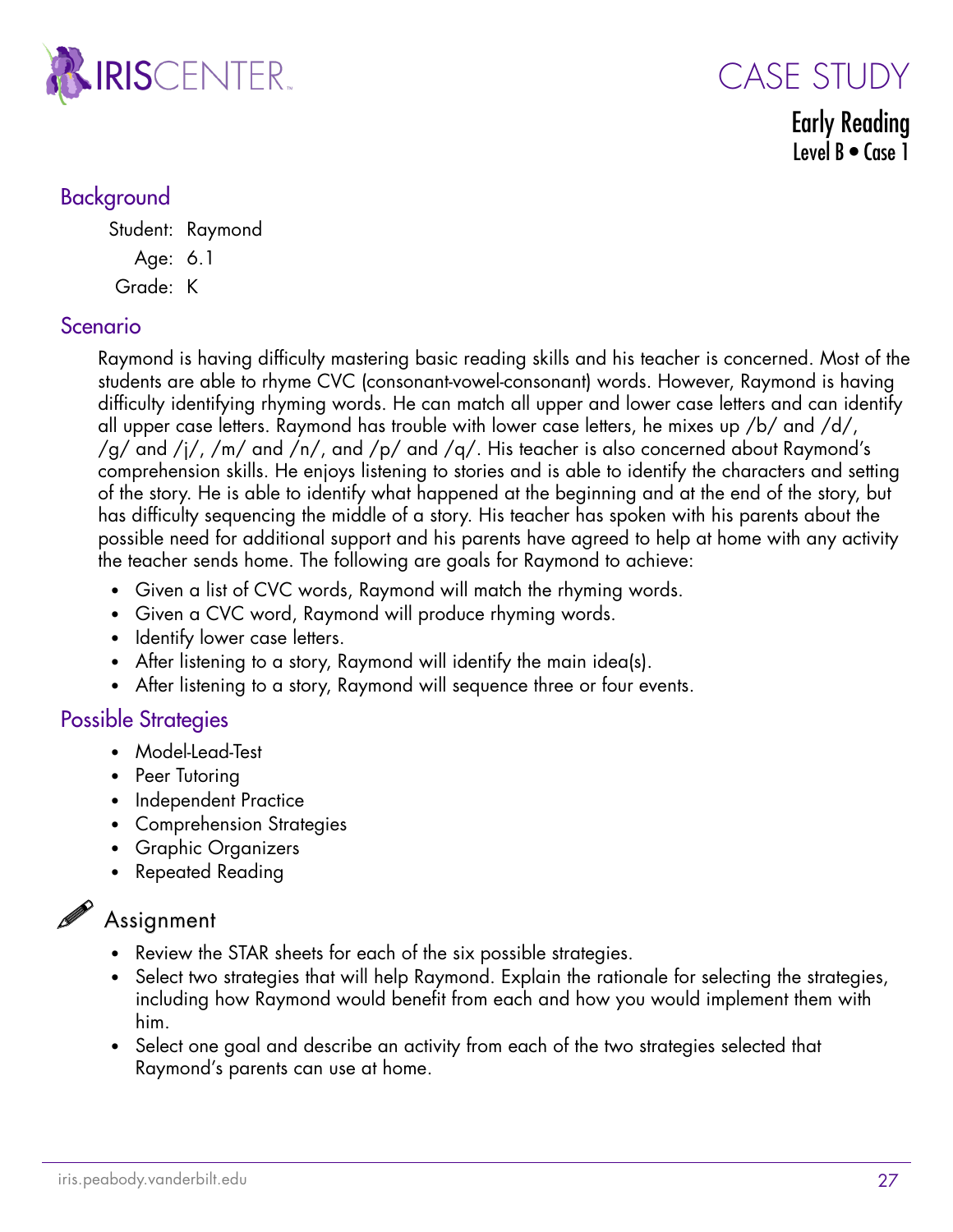

CASE STUDY Early Reading Level  $B \bullet C$ ase 2

#### Background

Student: Amanda Age: 6.5

Grade: 1

#### Scenario

Amanda has just transferred to a new school. It is the middle of the school year and her new teacher is concerned about Amanda's reading skills. Her school records have not arrived from her old school, but her parents reported that her previous teacher had asked to meet with them. They moved before the meeting could occur and are not sure what was going to be addressed at the meeting. Amanda completed some assessments for her new teacher, who noted some skill deficits. Most of Amanda's peers recognize sight words like "and," "has," "is," "a," "the," "was," "to," "have," and "said." Amanda has difficulty when she encounters these words. Amanda's oral reading is slow and labored. She often says the wrong letter sound or guesses at words. Amanda is unable to answer simple comprehension questions (e.g., main idea, main characters) after she has listened to a passage read aloud. Her teacher has scheduled a meeting with Amanda's parents to discuss the assessments. The teacher has the following instructional goals for Amanda:

- Given a letter or letter combination, Amanda will say the corresponding sound.
- Given a brief reading passage on her instructional level, Amanda will read the passage and be able to retell the main ideas.
- Given a CVC (consonant-vowel-consonant) word prompt, Amanda will be able to say the word "slowly" (sounding it out) and then say it "fast" (reading as a whole word).
- After listening to a story, Amanda will recall three or four sequenced events.
- Shown sight words, Amanda will state the word automatically.

#### Possible Strategies

- Model-Lead-Test
- Peer Tutoring
- Independent Practice
- Comprehension Strategies
- Graphic Organizers
- Repeated Reading

#### $\mathscr{P}$  Assignment

- Read the STAR sheets for each of the six possible strategies.
- Sequence Amanda's goals in the order you would address them with her.
- For your first goal, identify a strategy and explain why or how it will assist in achieving the goal.
- Explain how you would involve Amanda's parents, and develop an activity from one of the strategies that Amanda's parents can use at home.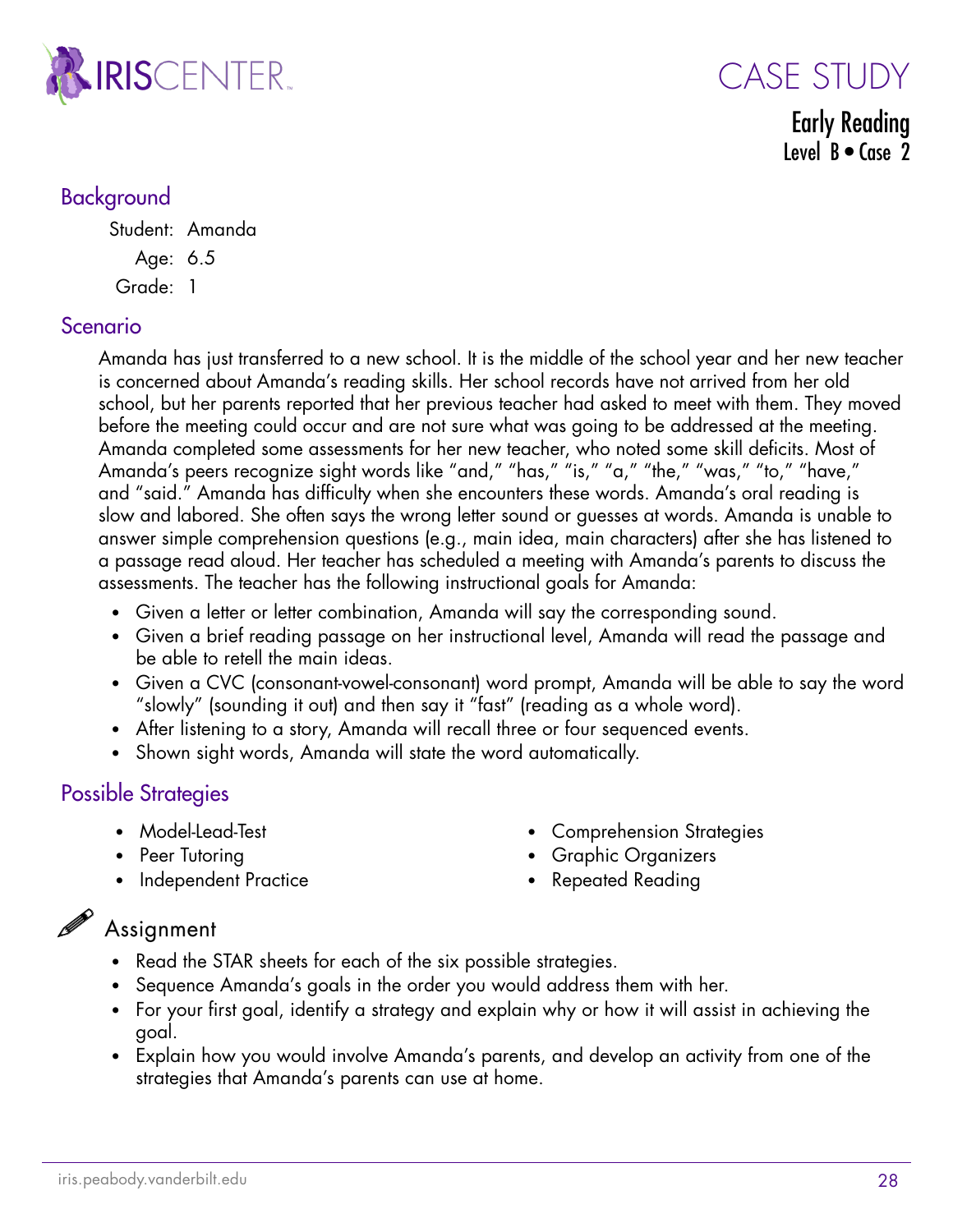



Early Reading Level  $C \bullet C$  ase 1

#### Overview of Kindergarten Skills

The following reading skills should be mastered by each student by the end of kindergarten:

- ✓ Participates and listens during reading situations
- ✓ Engages in talk about books and stories
- ✓ Uses book language while pretending to read
- ✓ Understands concepts about print and books
- ✓ Discusses meaning of stories
- ✓ Recounts through retelling details, events, and ideas
- ✓ Reads own dictated stories, pretends to read predictable books, and reads some community signs and billboards
- ✓ Identifies all letters of the alphabet, both upper and lower case
- ✓ Recognizes all consonant sounds
- ✓ Identifies likenesses and differences in sounds and structures of words

#### Background

Student: Jeff

Age: 5.9

Grade: K

#### Scenario

Jeff is an active and engaging kindergarten student who enjoys being a class helper. His teacher feels he tries hard and does his best with all of his assignments. Jeff has mastered most of the kindergarten math skills, and he likes art and hands-on science activities. However, Jeff has taken more time than the other students to master reading skills. Jeff's teacher has met with his parents several times during the school year. Even with help at home, Jeff is not making the needed progress in reading. His teacher knows that Jeff needs extra help and wants to try new strategies. The parents have agreed to meet with the reading specialist and school psychologist to talk about testing Jeff. The meeting is scheduled in three weeks and his teacher hopes that the new strategies will help Jeff and give her more information to discuss in the meeting. The skills he has mastered are listed below.

#### Areas of Strength

- Identifies upper case letters
- Identifies lower case letters
- Matches upper and lower case letters
- Understands that print conveys meaning
- Listens and participates during reading situations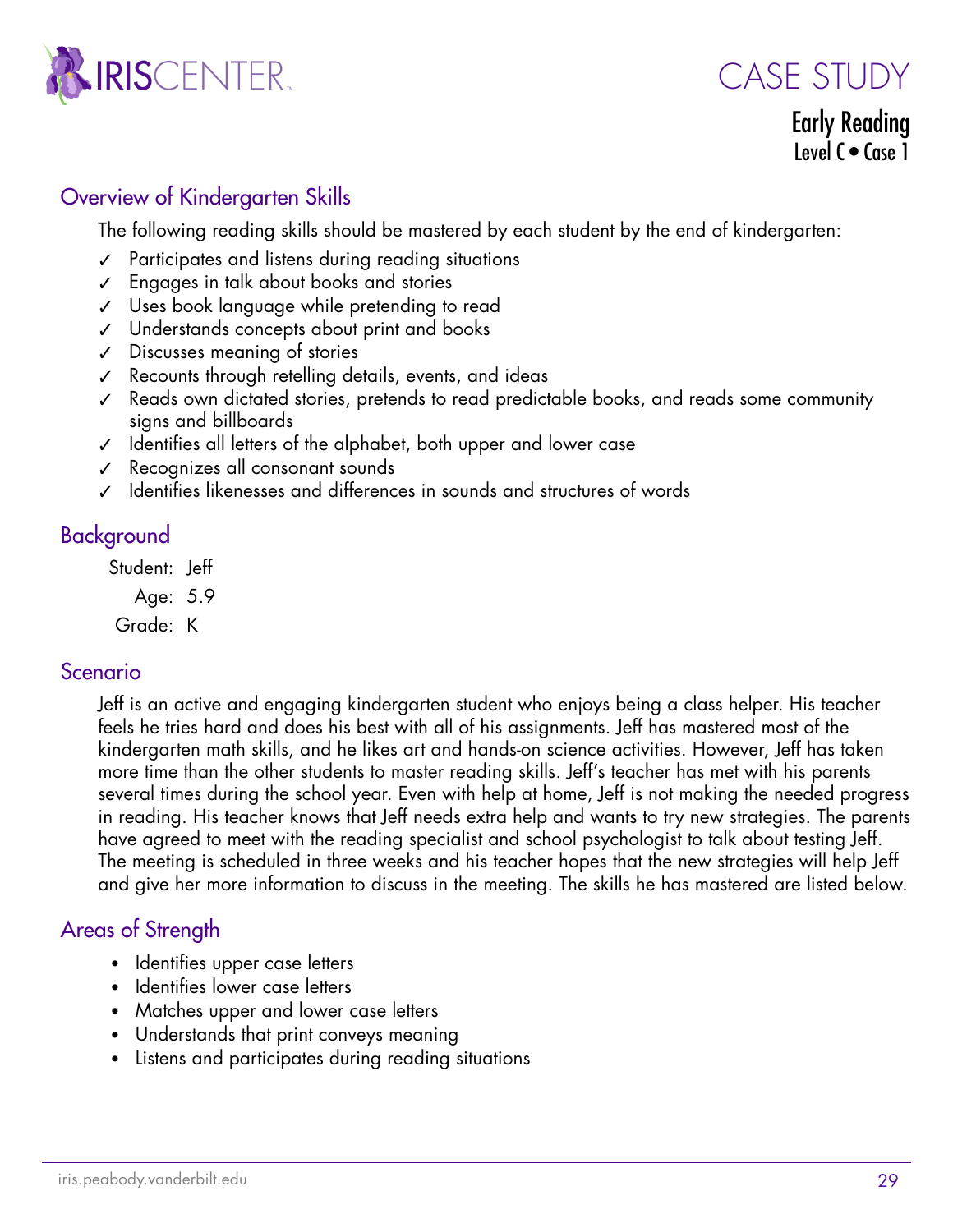# $\mathscr{P}$  Assignment

*Note*: Assignments for this case study require the Research-based Reading Resources STAR sheet.

- Develop three or four goals for Jeff.
- Using the Early Reading STAR sheets, select a strategy for each goal and explain the benefit of using this strategy to address the corresponding goal.
- Select one goal and describe one hands-on activity that will assist Jeff in achieving that goal.
- Explore the Websites listed on the Research-based Reading Resources page. Select one program you feel would be helpful for Jeff's teacher and write a rationale for your choice.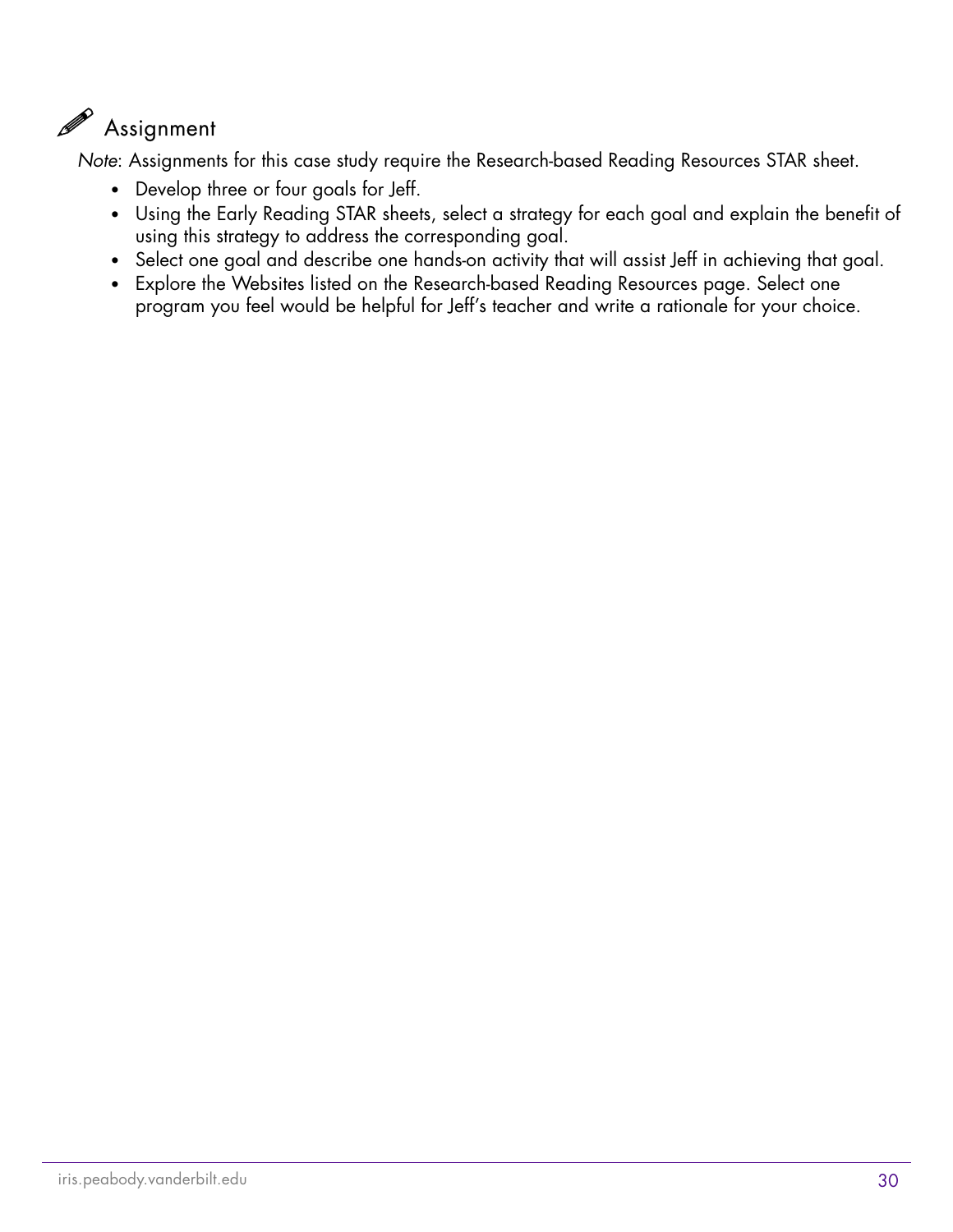

CASE STUDY

Early Reading Level  $C \bullet C$  ase 2

#### Overview of First Grade Reading Skills

The following reading skills should be mastered by the end of first grade:

- ✓ Reads aloud with accuracy and comprehension from any text that is designed for first grade
- ✓ Uses letter-sound correspondence knowledge to sound out unknown words
- ✓ Decodes CVC words (e.g., sit, hat)
- ✓ Recognizes common sight words (e.g., have, said, where)
- ✓ Has a reading vocabulary of 300 to 500 words
- ✓ Monitors own reading and self-corrects when an incorrectly identified word does not fit with cues provided by the letters in the word or by context clues
- ✓ Creates own written text for others to read
- ✓ Reads and understands simple directions
- ✓ Answers simple comprehension questions
- ✓ Counts the number of syllables in a word
- ✓ Blends or segments the phonemes of most one-syllable words
- ✓ Spells three and four letter short vowel words
- $\checkmark$  Generates a corresponding rhyming word when presented with a three-phoneme prompt (e.g., /h//a//t/, /f//i//sh/)

#### Background

Student: Tyra

Age: 6.9

Grade: 1

#### Scenario

Tyra is a polite, friendly first grader who likes to work in groups with her peers. She enjoys school and has perfect attendance. Her teacher reports that she is easily distracted during instructional times but responds quickly when redirected back to task. During his fall review of Tyra's kindergarten record, Tyra's teacher noted that she took longer than her peers to master the kindergarten skills. Tyra struggles with some math skills, but her teacher is more concerned with her reading skills. After meeting with Tyra's parents in the fall, Tyra's teacher arranged for her to receive reading tutoring once a week during her after-school program. It is the end of first grade and her teacher's concern is that, even with the tutoring, Tyra has not made adequate progress in reading. Given her current reading skill levels, her teacher is not sure how well Tyra will do in second grade. He received consultation from the school's reading specialist and plans to implement new strategies with Tyra. Tyra has mastered the skills listed below.